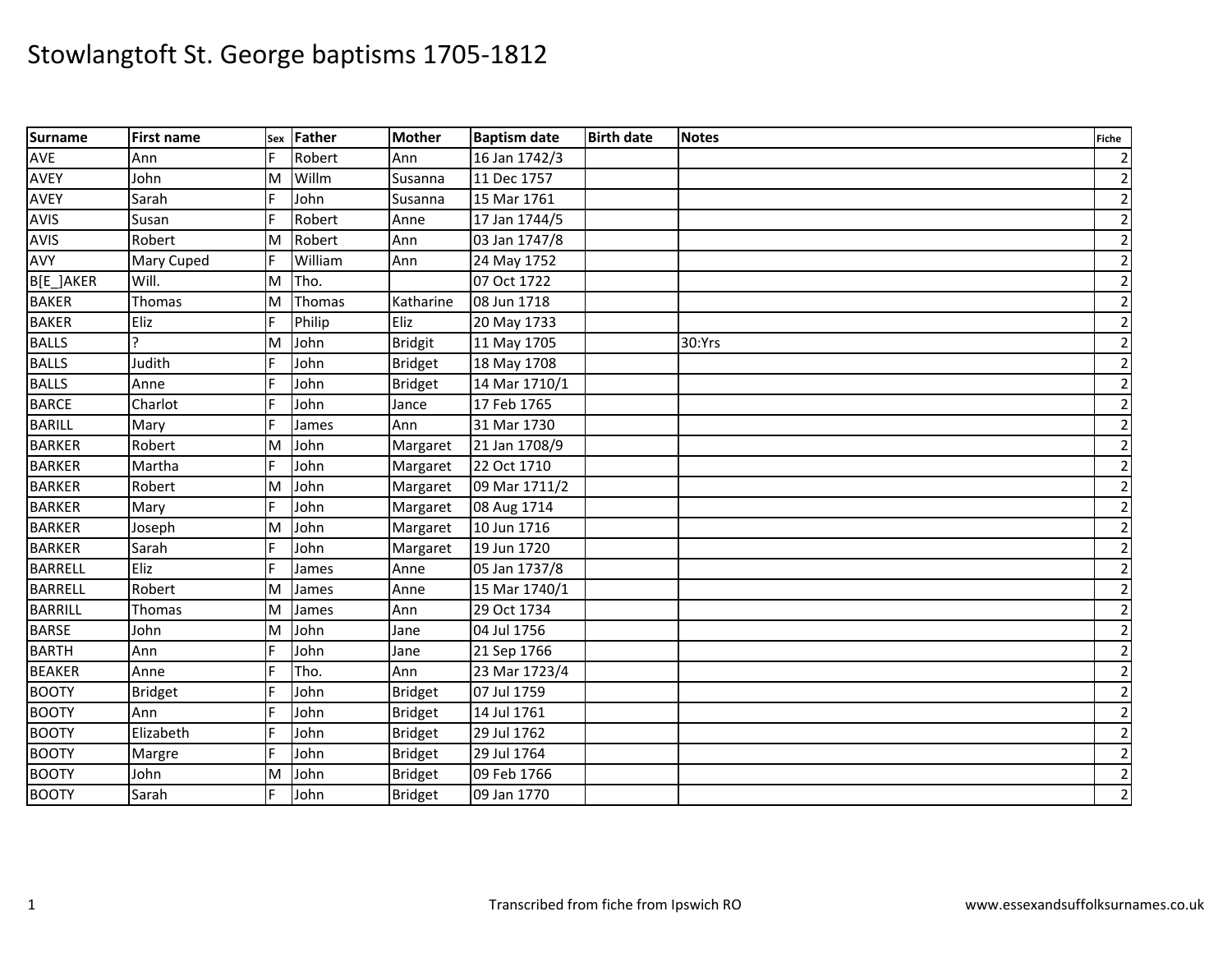| Surname          | <b>First name</b> |    | sex Father | <b>Mother</b> | <b>Baptism date</b> | <b>Birth date</b> | <b>Notes</b>                                                      | <b>Fiche</b>            |
|------------------|-------------------|----|------------|---------------|---------------------|-------------------|-------------------------------------------------------------------|-------------------------|
| <b>BOYTON</b>    | Isabella          | F  | Adam       | Rebecca       | 31 Jan 1711/2       |                   |                                                                   | $\overline{2}$          |
| <b>BOYTON</b>    | Simonds           | M  | Adam       | Rebecca       | 02 Jul 1717         |                   |                                                                   | 2                       |
| <b>BRAME</b>     | William           | M  | William    | Mary          | 09 Nov 1740         |                   |                                                                   | $\overline{2}$          |
| <b>BRAY</b>      | Thomas            | M  | William    | Ann           | 24 May 1795         |                   |                                                                   | $\overline{\mathbf{c}}$ |
| <b>BRAY</b>      | William           | M  | William    | Ann           | 18 Jun 1797         |                   |                                                                   | $\overline{\mathbf{c}}$ |
| <b>BRAY</b>      | John              | M  | William    | Mary          | 09 Dec 1800         |                   |                                                                   | $\overline{\mathbf{c}}$ |
| <b>BRET</b>      | Lydia             | F  | Reuben     | Lydia         | 08 Nov 1767         |                   |                                                                   | $\overline{\mathbf{c}}$ |
| <b>BRETT</b>     | Elizabeth         | F  | Ruben      | Lydia         | 28 Sep 1766         |                   |                                                                   | 2                       |
| <b>BRETT</b>     | Lydia             | F  | Ruben      | Lydia         | 04 Feb 1770         |                   |                                                                   | $\overline{\mathbf{c}}$ |
| <b>BRETT</b>     | Mary              | F  | Ruben      | Lidia         | 14 Apr 1776         |                   |                                                                   | $\overline{\mathbf{c}}$ |
| <b>BRETT</b>     | Ann               |    | Ruben      | Lidia         | 20 Jun 1779         |                   |                                                                   | $\overline{\mathbf{c}}$ |
| <b>BUCKSTONE</b> | Mary              | F  | Edmund     | Mary          | 19 Oct 1755         |                   |                                                                   | $\overline{\mathbf{c}}$ |
| <b>BUGG</b>      | Robert            | M  | Robert     | Mary          | 06 Feb 1749/50      |                   |                                                                   | $\overline{\mathbf{c}}$ |
| <b>BUGG</b>      | Mary              | F  | Robert     | Mary          | 18 May 1752         |                   |                                                                   | $\overline{\mathbf{c}}$ |
| <b>BUGG</b>      | John              | M  | Robert     | Mary          | 04 Jul 1756         |                   |                                                                   | $\overline{\mathbf{c}}$ |
| <b>BULL</b>      | Seth              | M  | Seth       | Francis       | 10 Oct 1784         |                   |                                                                   | $\overline{\mathbf{c}}$ |
| <b>BUMSTEAD</b>  | Mary              | F  | Thomas     | Mary          | 12 Mar 1712/3       |                   |                                                                   | $\mathbf 2$             |
| <b>BUMSTEAD</b>  | Mary              | F  | Thomas     | Mary          | 31 Oct 1714         |                   |                                                                   | 2                       |
| <b>BUMSTEAD</b>  | Thomas            | M  | Thomas     | Mary          | 11 Mar 1715/6       |                   |                                                                   | $\overline{2}$          |
| <b>BUMSTEAD</b>  | Thomasin          | F  | Thomas     | Mary          | 05 Nov 1717         |                   |                                                                   | $\overline{\mathbf{c}}$ |
| <b>BUMSTEAD</b>  | Elizabeth         | F  | Thomas     | Mary          | 05 Nov 1718         |                   |                                                                   | $\overline{\mathbf{c}}$ |
| <b>BUMSTEAD</b>  | Joseph            | M  | Thomas     | Mary          | 14 Feb 1719/20      |                   |                                                                   | $\overline{\mathbf{c}}$ |
| <b>BUMSTEAD</b>  | $E[V[y_$          | F  | Thomas     | Mary          | 09 Apr 1721         |                   |                                                                   | $\overline{\mathbf{c}}$ |
| <b>BURY</b>      | James             | M  | William    | Mary          | 10 Nov 1805         |                   | 02 Nov 1805   Mother's maiden name: Clark. Privately baptised     | 3                       |
| <b>CAGE</b>      | Mary              | F  | Tho        | Frances       | 15 Apr 1705         |                   |                                                                   | $\overline{2}$          |
| <b>CANAM</b>     | Frances           | F  | Frances    | Elexitbeth    | 21 Jan 1727/8       |                   | of Pakenham                                                       | $\overline{\mathbf{c}}$ |
| CANHAM           | Francis           | M  | Francis?   | Mary          | 09 Dec 1750         |                   |                                                                   | $\mathbf 2$             |
| <b>CANHAM</b>    | John              | M  | Francis    | Mary          | 26 Nov 1752         |                   |                                                                   | $\overline{2}$          |
|                  |                   |    |            |               |                     |                   | There is a note by this entry, which is hard to read but seems to |                         |
| <b>CANNUM</b>    | Will.             | ΙM | Francis    | Elizabeth     | 24 Mar 1722/3       |                   | say something about Pakenham.                                     | $\overline{2}$          |
| <b>CHAMBERS</b>  | Elizabeth         |    |            | Sarah         | 11 Sep 1791         |                   |                                                                   | $\overline{2}$          |
| <b>CLAKE</b>     | Mary              | F  | John       | Mary          | 21 Mar 1730/1       |                   |                                                                   | $\overline{2}$          |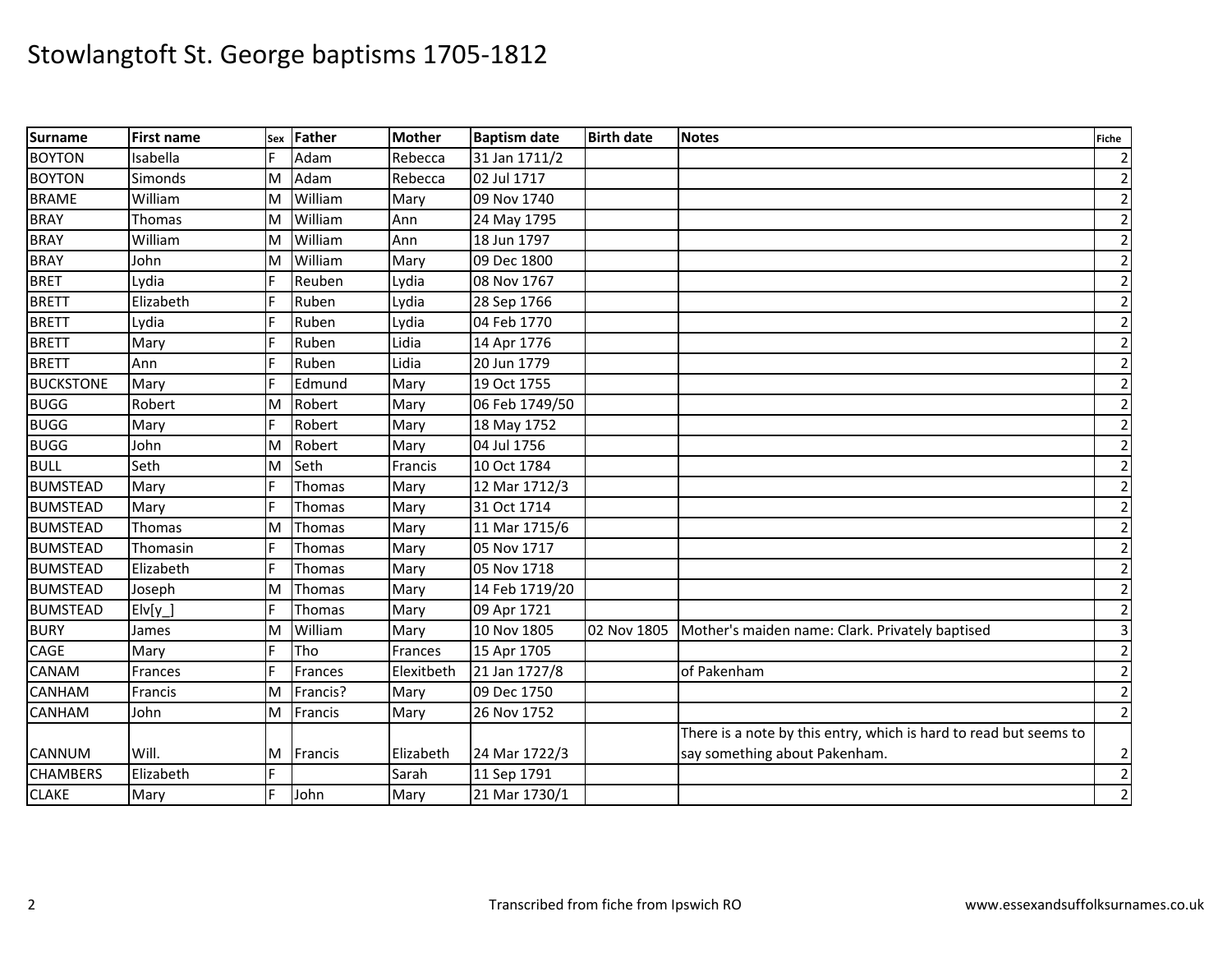| <b>Surname</b>   | <b>First name</b> | Sex | Father  | <b>Mother</b> | <b>Baptism date</b> | <b>Birth date</b> | <b>Notes</b>                                             | Fiche                   |
|------------------|-------------------|-----|---------|---------------|---------------------|-------------------|----------------------------------------------------------|-------------------------|
| <b>CLARK</b>     | James             | M   | James   | Elizabeth     | 07 Apr 1713         |                   |                                                          | $\overline{2}$          |
| <b>CLARK</b>     | John              | M   | James   | Elizabeth     | 27 Mar 1715         |                   |                                                          | $\overline{2}$          |
| <b>CLARK</b>     | Elizabeth         |     | James   | Elizabeth     | 08 Jul 1716         |                   |                                                          | $\overline{2}$          |
| <b>CLARK</b>     | Sarah             |     | James   | Elizabeth     | 04 Jan 1718/9       |                   |                                                          | $\overline{c}$          |
| <b>CLARK</b>     | Mary              | E   | James   | Elizabeth     | 18 Dec 1720         |                   |                                                          | $\overline{c}$          |
| <b>CLARK</b>     | James             | M   | James   | Elizabeth     | 22 Apr 1722         |                   |                                                          | $\overline{2}$          |
| <b>CLARKE</b>    | Thomas            | M   | James   | Elizabeth     | 04 Oct 1724         |                   |                                                          | $\overline{2}$          |
| <b>CLARKE</b>    | Sarah             | F   | James   | Elexebth      | 11 Jul 1727         |                   |                                                          | $\overline{c}$          |
| <b>COCKSEDGE</b> | Anne              | F   | Thomas  | Anne          | 29 Jan 1707/8       |                   |                                                          | $\overline{c}$          |
| <b>COCKSEDGE</b> | De La Riviere     |     | Thomas  | Anne          | 07 Feb 1709/10      |                   |                                                          | $\overline{2}$          |
| <b>COCKSEDGE</b> | Elizabeth         |     | Thomas  | Anne          | 05 Nov 1711         |                   |                                                          | $\overline{2}$          |
| <b>COCKSEDGE</b> | Abraham           | M   | Thomas  | Anne          | 07 May 1713         |                   |                                                          | $\overline{c}$          |
| <b>COCKSEDGE</b> | Sarah             | F   | Thomas  | Anne          | 07 Jul 1715         |                   |                                                          | $\overline{\mathbf{c}}$ |
| <b>COCKSEDGE</b> | Sarah             |     | Francis | Sarah         | 09 Sep 1792         |                   |                                                          | $\overline{2}$          |
| <b>COCKSEDGE</b> | Harriot           |     | Francis | Mary          | 29 Mar 1795         |                   |                                                          | $\overline{2}$          |
| <b>COCKSEDGE</b> | Lucy              | E   |         | Ann           | 03 Apr 1796         |                   |                                                          | $\overline{c}$          |
| <b>COCKSEDGE</b> | Sophia            | E   | Francis | Sarah         | 24 Sep 1797         |                   | Mother's maiden name: Lambert                            | $\overline{2}$          |
| <b>COCKSEDGE</b> | John              | M   | Francis | Sarah         | 08 Dec 1800         |                   |                                                          | $\overline{c}$          |
| <b>COCKSEDGE</b> | Charles           | M   | Francis | Sarah         | 14 Jul 1805         | 17 Jun 1805       | Mother's maiden name: Lambert                            | 3                       |
| <b>COCKSEDGE</b> | William           | M   | Francis | Sarah         | 24 May 1807         | 22 May 1807       | Privately. Mother's maiden name: Lambert                 | 3                       |
|                  |                   |     |         |               |                     |                   |                                                          |                         |
| <b>COCKSEDGE</b> | Edward            | M   | John    | Sarah         | 26 Feb 1809         | 24 Feb 1809       | Privately. Received 12 Mar. Mother's maiden name: Digens | 3                       |
| <b>COCKSEDGE</b> | Judith            | F   | Francis | Sarah         | 02 Jul 1809         | 01 Jul 1809       | Mother's maiden name: Lambert. Privately baptised.       | 3                       |
| <b>COCKSEDGE</b> | Robert            | M   | Francis | Sarah         | 28 Apr 1811         |                   |                                                          | 3                       |
| <b>COCKSEDGE</b> | Elizabeth         | E   | Francis | Sarah         | 04 Aug 1811         |                   |                                                          | 3                       |
| <b>COLE</b>      | John              | M   | Umphry  | Ann           | 21 Jun 1724         |                   |                                                          | $\overline{2}$          |
| <b>COLE</b>      | Tho               | M   | Umphry  | Ann           | 09 Oct 1725         |                   |                                                          | $\overline{\mathbf{c}}$ |
| <b>COLE</b>      | Mary              | F   | Umphrey | Ann           | 06 Jul 1729         |                   |                                                          | $\overline{\mathbf{c}}$ |
| <b>COLE</b>      | Ann               | E   | Vn.     | Ann           | 18 Apr 1731         |                   |                                                          | $\overline{2}$          |
| <b>COLE</b>      | John              | M   | Vn.     | Ann           | 18 Nov 1733         |                   |                                                          | $\overline{2}$          |
| <b>COLE</b>      | James             | M   | Unfrye  | Anne          | 26 Dec 1735         |                   |                                                          | $\overline{\mathbf{c}}$ |
| <b>COLLE</b>     | Anne              | F   | Unfry   | Anne          | 10 Sep 1727         |                   |                                                          | $\overline{2}$          |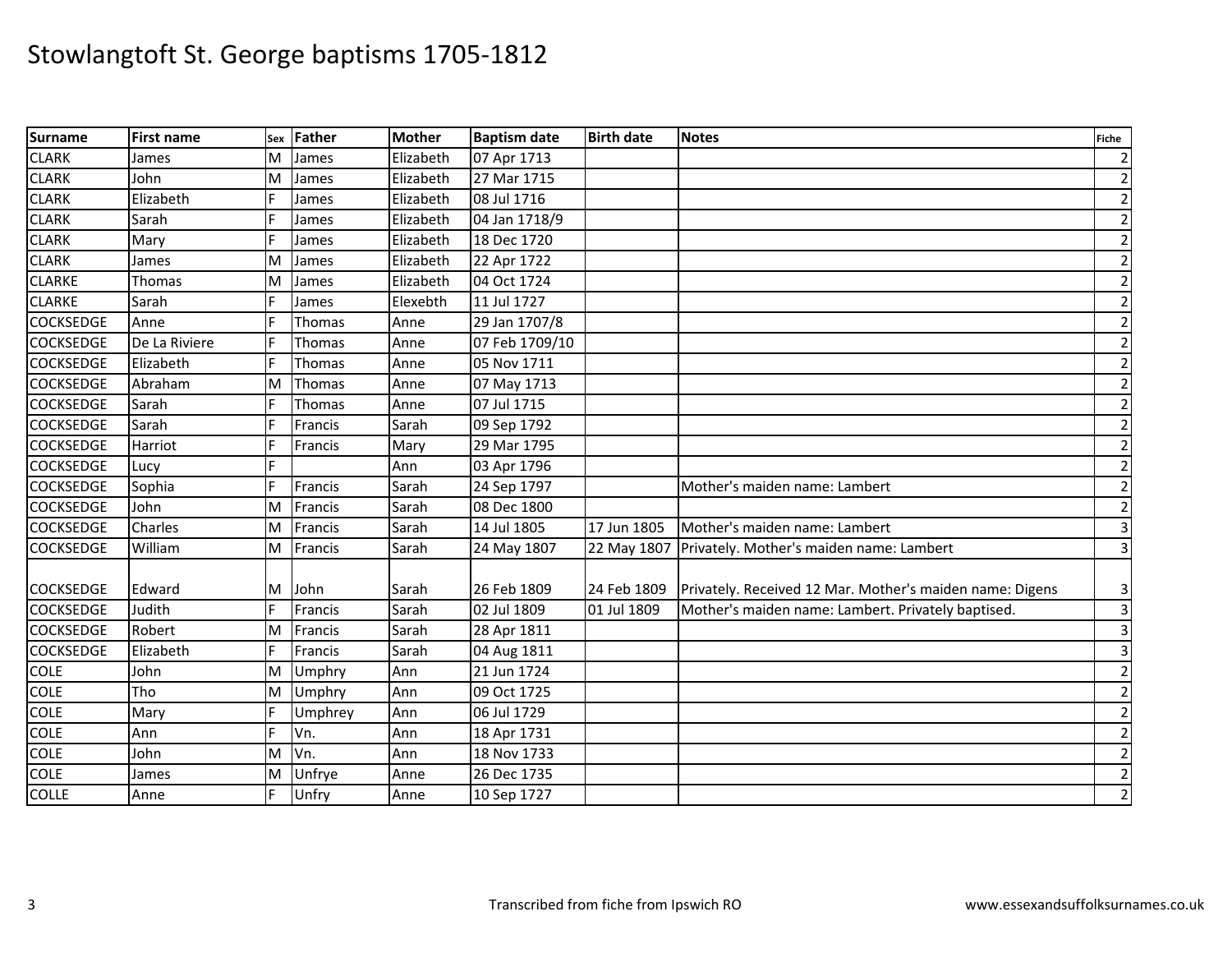| <b>Surname</b> | <b>First name</b> | Sex | Father  | Mother    | <b>Baptism date</b> | <b>Birth date</b> | <b>Notes</b>                                                  | <b>Fiche</b>            |
|----------------|-------------------|-----|---------|-----------|---------------------|-------------------|---------------------------------------------------------------|-------------------------|
| <b>COOCK</b>   | Susan             | F   | Joseph  | Hannah    | 18 May 1777         |                   |                                                               | $\overline{2}$          |
| <b>COOK</b>    | Anne              | F   | Samuel  | Anne      | 27 Oct 1717         |                   |                                                               | $\overline{\mathbf{c}}$ |
| <b>COOK</b>    | Sarah             | F   |         | Ann       | 02 Jun 1723         |                   | Widow                                                         | $\overline{2}$          |
| <b>COPSEY</b>  | Sarah             | F   | John    | Mary      | 20 Sep 1767         |                   |                                                               | $\overline{c}$          |
| <b>COPSY</b>   | John              | M   | John    | Mary      | 23 Mar 1760         |                   |                                                               | $\overline{2}$          |
| <b>COPSY</b>   | Elizabeth         | F   | John    | Mary      | 12 Sep 1762         |                   |                                                               | $\mathbf 2$             |
| <b>CRASK</b>   | Elisabeth         |     | Robert  | Elisabeth | 04 Oct 1776         |                   |                                                               | $\overline{2}$          |
| <b>CRASKE</b>  | Robert Midson     | M   | Robert  | Elizabeth | 17 Nov 1792         |                   |                                                               | $\overline{2}$          |
| <b>CROSBY</b>  | Henry             | M   | Henry   | Sarah     | 17 Aug 1719         |                   |                                                               | $\overline{2}$          |
|                |                   |     |         |           |                     |                   | Daughter of Elizabeth Durwent. Bastard. The reputed father is |                         |
| <b>CROSBY</b>  | Sarah             | F   | Wm      | Elizabeth | 23 Nov 1745         |                   | Wm. Crosby of Bardwell.                                       | $\overline{2}$          |
| <b>CUTTEN</b>  | Elizabeth         | F   | Wm      | Elizabeth | 23 Aug 1741         |                   |                                                               | $\overline{2}$          |
| <b>CUTTEN</b>  | James             | M   | William | Elizabeth | 10 Jun 1753         |                   |                                                               | $\overline{2}$          |
| <b>CUTTING</b> | Will.             | M   | Will.   | Eliz.     | 29 Oct 1732         |                   |                                                               | $\overline{2}$          |
| <b>CUTTING</b> | Mary              | F   | Will.   | Eliz.     | 03 Feb 1733/4       |                   |                                                               | $\overline{\mathbf{c}}$ |
| <b>CUTTING</b> | John              | M   | Will.   | Eliz.     | 01 May 1736         |                   |                                                               | $\overline{2}$          |
| <b>CUTTON</b>  | Robt              | M   | Wm      | Elizabeth | 08 Jan 1738/9       |                   |                                                               | $\overline{\mathbf{c}}$ |
| <b>CUTTON</b>  | George            | M   | Wm      | Elizabeth | 08 Jan 1738/9       |                   |                                                               | $\overline{2}$          |
| <b>CUTTON</b>  | Sarah             | F   | William | Elizabeth | 15 May 1745         |                   |                                                               | $\overline{\mathbf{c}}$ |
| <b>DAY</b>     | Anne              | E   | John    | Mary      | 26 Dec 1707         |                   |                                                               | $\overline{2}$          |
| <b>DAY</b>     | William           | M   | John    | Mary      | 10 Feb 1711/2       |                   |                                                               | $\overline{2}$          |
| <b>DOWS</b>    | Robert            | M   |         | Mary      | 15 Sep 1793         |                   |                                                               | $\mathbf 2$             |
| <b>DUNCOMB</b> | Samuel            | M   | Samuel  | Elizabeth | 28 Feb 1720/1       |                   |                                                               | $\mathbf{2}$            |
|                |                   |     |         |           |                     |                   | Daughter of Elizabeth Durwent. Bastard. The reputed father is |                         |
| <b>DURWENT</b> | Sarah             | F   | Wm      | Elizabeth | 23 Nov 1745         |                   | Wm. Crosby of Bardwell.                                       | 2                       |
| EAVE[S_]       | Rose              | E   | Ham     | Rose      | 22 Nov 1724         |                   |                                                               | $\overline{2}$          |
| <b>EDWARDS</b> | John              | M   | John    | Mary      | 04 Feb 1749/50      |                   |                                                               | $\overline{2}$          |
| <b>EDWARDS</b> | James             | M   | John    | Mary      | 06 Apr 1752         |                   |                                                               | $\overline{\mathbf{c}}$ |
| <b>EDWARDS</b> | Mary              | F   | John    | Mary      | 01 Dec 1754         |                   |                                                               | $\overline{2}$          |
| <b>EDWARDS</b> | William           | M   |         | Mary      | 06 Nov 1757         |                   | Base born child of Mary Edwards, widow.                       | $\overline{c}$          |
| <b>FIRMIN</b>  | Margaret          | F   | James   | Jane      | 23 Sep 1792         |                   |                                                               | $\overline{2}$          |
| <b>FIRMIN</b>  | Charles           | M   | James   | Jane      | 23 Mar 1794         |                   |                                                               | $\overline{2}$          |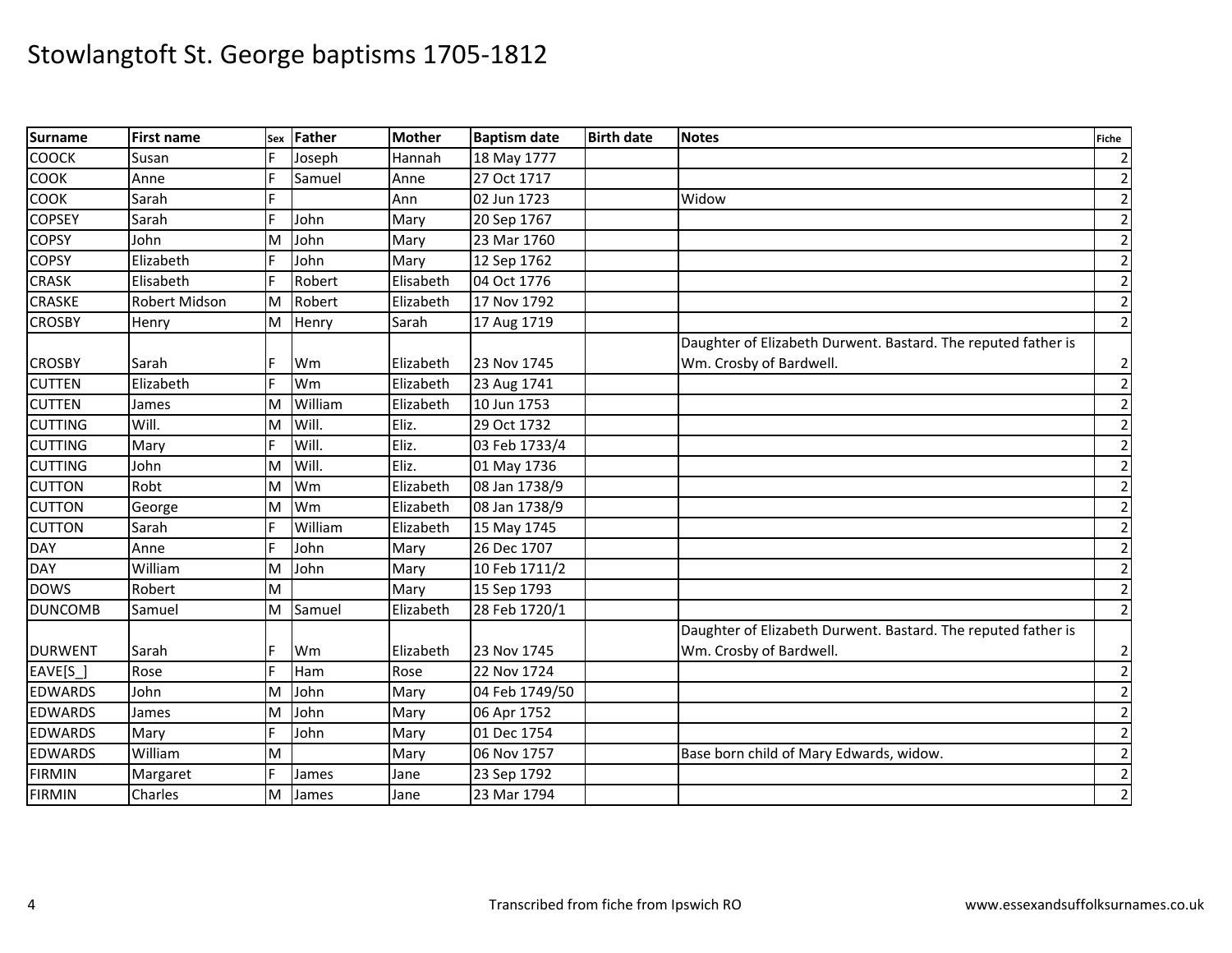| <b>Surname</b>  | <b>First name</b> | Sex   | Father  | <b>Mother</b> | <b>Baptism date</b> | <b>Birth date</b> | <b>Notes</b>                                                       | <b>Fiche</b>            |
|-----------------|-------------------|-------|---------|---------------|---------------------|-------------------|--------------------------------------------------------------------|-------------------------|
| <b>FIRMIN</b>   | Zechariah         | M     | James   | Jane          | 22 May 1796         |                   |                                                                    | $\overline{2}$          |
| <b>FIRMIN</b>   | Elizth            | F     | James   | Jane          | 01 Apr 1798         |                   |                                                                    | $\overline{c}$          |
| <b>FIRMIN</b>   | Hannah            | F     | James   | Jane          | 01 Oct 1800         |                   |                                                                    | $\overline{\mathbf{c}}$ |
| <b>FOLCHER</b>  | John              | M     | Tho.    | Mary          | 01 Feb 1734/5       |                   |                                                                    | $\overline{\mathbf{c}}$ |
| <b>FOLSHER</b>  | Anne              | E     | Tho     | Mary          | 02 Jan 1726/7       |                   |                                                                    | $\mathbf 2$             |
| <b>FORDHAM</b>  | Robert            | M     | Francis | Martha        | 02 Sep 1750         |                   |                                                                    | $\overline{\mathbf{c}}$ |
| <b>FORDHAM</b>  | Francis           | M     | Francis | Martha        | 17 Nov 1751         |                   |                                                                    | $\overline{\mathbf{c}}$ |
| <b>FORDHAM</b>  | James             | M     | Francis | Martha        | 24 Mar 1754         |                   |                                                                    | $\overline{\mathbf{c}}$ |
| <b>FORDHAM</b>  | Elizabeth         | E     | Francis | Martha        | 10 Aug 1755         |                   |                                                                    | $\overline{2}$          |
| <b>FORDHAM</b>  | William           | M     | Francis | Martha        | 13 Jan 1759         |                   |                                                                    | $\overline{\mathbf{c}}$ |
| <b>FORDHAM</b>  | Robert            | M     | Francis | Martha        | 17 Oct 1762         |                   |                                                                    | $\overline{\mathbf{c}}$ |
| <b>FROST</b>    | Mary              | E     | Tho.    | Mary          | 14 Apr 1706         |                   |                                                                    | $\overline{\mathbf{c}}$ |
| <b>FROST</b>    | Thomas            | M     | Thomas  | Mary          | 30 Jun 1710         |                   |                                                                    | $\overline{\mathbf{c}}$ |
| <b>FROST</b>    | Elizabeth         | E     | Thomas  | Mary          | 01 Mar 1715/6       |                   |                                                                    | $\overline{c}$          |
| <b>FROST</b>    | Gabriel           | M     | Thomas  | Mary          | 17 May 1718         |                   |                                                                    | $\overline{\mathbf{c}}$ |
| <b>FROST</b>    | Willm             | M     | Tho     | Sarah         | 23 Apr 1732         |                   |                                                                    | $\overline{\mathbf{c}}$ |
| <b>FROST</b>    | Sarah             | E     | Tho.    | Sarah         | 15 Mar 1733/4       |                   |                                                                    | $\overline{\mathbf{c}}$ |
| <b>FROST</b>    | George            | M     | George  | Sarah         | 11 Nov 1758         |                   |                                                                    | $\overline{\mathbf{c}}$ |
| <b>FROST</b>    | Joseph            | M     | George  | Sarah         | 12 Mar 1762         |                   |                                                                    | $\overline{2}$          |
| <b>FROST</b>    | William           | M     | George  | Sarah         | 20 Jan 1765         |                   |                                                                    | $\overline{c}$          |
| <b>FULCHER</b>  | Mary              | F     | Tho     | Mary          | 04 Jan 1724/5       |                   |                                                                    | $\mathbf 2$             |
| <b>FULCHER</b>  | Eliz              | E     | Thos    | Mary          | 05 Oct 1737         |                   |                                                                    | $\overline{\mathbf{c}}$ |
| <b>FULLCHER</b> | Rob               | M     | Tho     | Mary          | 27 Dec 1729         |                   |                                                                    | $\overline{\mathbf{c}}$ |
| <b>FULLER</b>   | Thomas            | M     | Robert  | Elizabeth     | 05 May 1709         |                   |                                                                    | $\overline{c}$          |
| <b>FULSHER</b>  | Ann               | E     | Tho     | Mary          | 10 Sep 1732         |                   |                                                                    | $\overline{2}$          |
| <b>FULSHER</b>  | William           | M     | Thomas  | Mary          | 29 Mar 1741         |                   |                                                                    | $\overline{c}$          |
| <b>FULSHER</b>  | Elizabeth         | F     | Tho     | Elizabeth     | 25 Nov 1750         |                   | The father is Thos jnr.                                            | $\overline{\mathbf{c}}$ |
| <b>FURMAN</b>   | John              | M     | James   | Mary          | 28 Sep 1783         |                   |                                                                    | $\overline{\mathbf{c}}$ |
| <b>FURMAN</b>   | Phebe             | E     | James   | Mary          | 21 Jan 1787         |                   | Mother's maiden name: King                                         | $\overline{2}$          |
| <b>FURMAN</b>   | William           | M     | James   | Mary          | 09 Jul 1789         |                   |                                                                    | $\overline{2}$          |
|                 |                   |       |         |               |                     |                   | The writing in this part of the register is very faint and hard to |                         |
| <b>FURMAN</b>   | George            | $M$ ? |         |               | 25 Dec 1790         |                   | read.                                                              | $\overline{2}$          |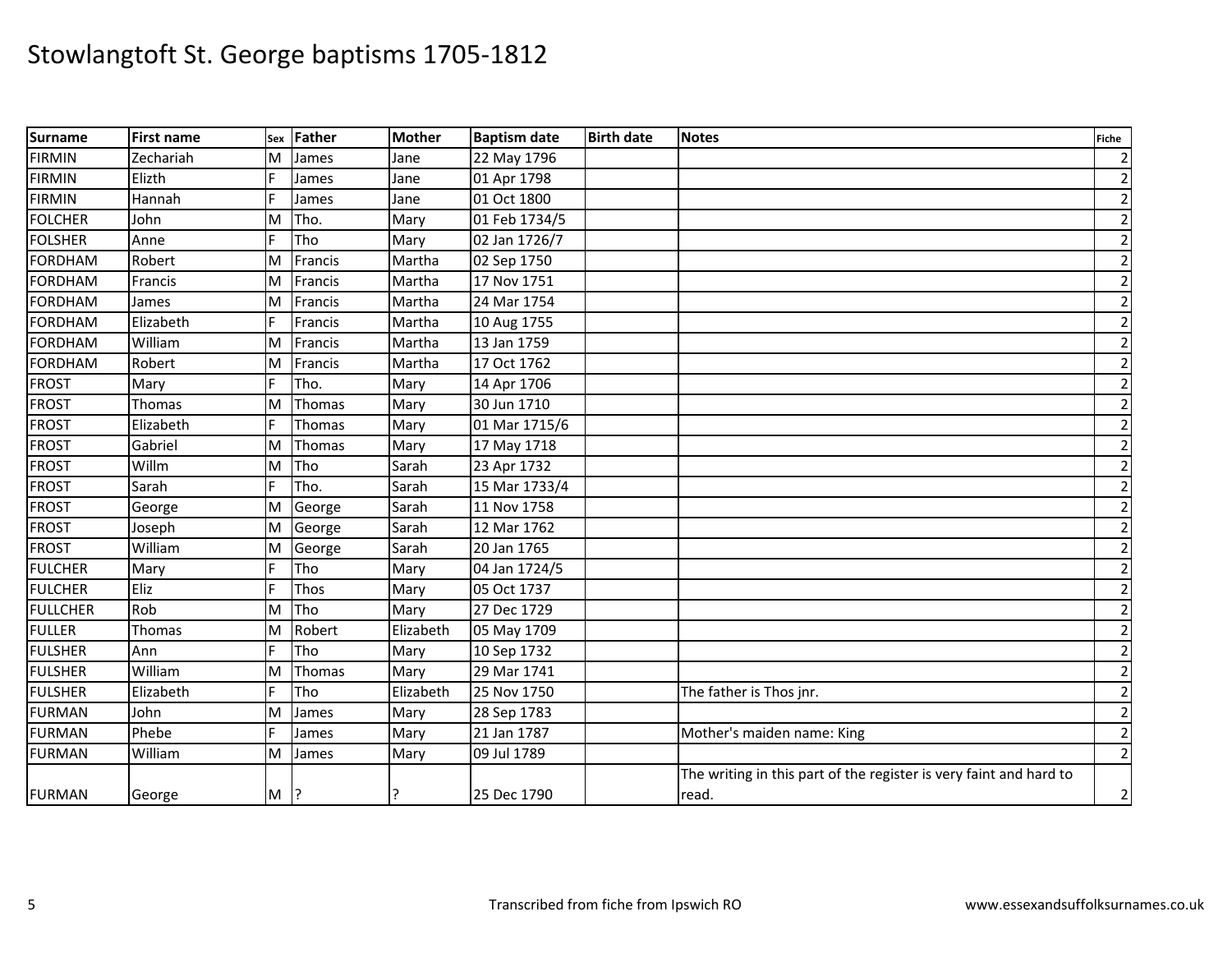| <b>Surname</b>    | <b>First name</b> | Sex | Father    | <b>Mother</b> | <b>Baptism date</b> | <b>Birth date</b> | <b>Notes</b>                                                  | Fiche                   |
|-------------------|-------------------|-----|-----------|---------------|---------------------|-------------------|---------------------------------------------------------------|-------------------------|
| <b>GAME</b>       | John              | м   | Hennery   | Sarah         | 06 Oct 1782         |                   |                                                               | $\overline{2}$          |
| <b>GAME</b>       | Hennery           | M   | Henery    | Sarah         | 18 Jul 1784         |                   |                                                               | $\overline{\mathbf{c}}$ |
| <b>GAME</b>       | William           | M   | Hennery   | Sarah         | 18 Jun 1786         |                   | Mother's maiden name: Elder                                   | $\overline{2}$          |
| <b>GAME</b>       | Sarah             | F   | Hennery   | Sarah         | 18 Jun 1786         |                   | Mother's maiden name: Elder                                   | $\overline{c}$          |
| <b>GAME</b>       | Charlotte         | F   | Henry     | Elizabeth     | 29 Jan 1792         |                   |                                                               | $\overline{2}$          |
| <b>GAME</b>       | Mark              | M   | Henry     | Elizabeth     | 17 Jul 1796         |                   |                                                               | $\overline{2}$          |
| <b>GAME</b>       | Harriott          |     | Henry     | Elizabeth     | 27 Jan 1799         |                   |                                                               | $\overline{2}$          |
| <b>GAME</b>       | George            | M   | Henry     | Elizabeth     | 09 Jun 1801         |                   |                                                               | $\overline{2}$          |
|                   |                   |     |           |               |                     |                   |                                                               |                         |
| <b>GAME</b>       | Robert            | м   | Henry     | Elizabeth     | 27 Apr 1807         | 24 Apr 1807       | Privately. Received 28 Feb 1808. Mother's maiden name: King   | 3                       |
| <b>GATHERCOAL</b> | Henry             | м   | Henry     | Rebecca       | 03 Mar 1716/7       |                   |                                                               | $\mathbf 2$             |
| <b>GATHERCOLE</b> | Rebecca           | F   | Henry     | Rebecca       | 15 Feb 1718/9       |                   |                                                               | $\overline{c}$          |
| <b>GATHERCOLE</b> | Elizabeth         | F   | Henry     | Rebecca       | 04 Nov 1722         |                   |                                                               | $\overline{c}$          |
| <b>GATHERCOLE</b> | Rebecca           | E   | Henr.     | Rebecca       | 03 Oct 1725         |                   |                                                               | $\overline{2}$          |
| <b>GATHERCOLE</b> | Alice             | F   | lHen.     | Rebacea       | 08 Mar 1729/30      |                   |                                                               | $\overline{2}$          |
| <b>GILSON</b>     | Nathanael         | M   | Nathanael | Alice         | 23 Oct 1719         |                   |                                                               | $\overline{c}$          |
| <b>GIRKIN</b>     | Kezia             | F   | William   | Deborah       | 28 Jul 1792         |                   |                                                               | $\overline{\mathbf{c}}$ |
| <b>GIRKIN</b>     | Frances           | E   | William   | Deborah       | 25 Jan 1795         |                   |                                                               | $\overline{2}$          |
| <b>GIRKIN</b>     | Sophia            | F   | Wm        | Deborah       | 26 Feb 1797         |                   |                                                               | $\overline{c}$          |
| <b>GIRKIN</b>     | Judith            |     | William   | Deborah       | 18 May 1799         |                   |                                                               | $\overline{2}$          |
| <b>GLOVER</b>     | Robert            | м   | Robert    | Sarah         | 04 Jun 1767         |                   |                                                               | $\overline{\mathbf{c}}$ |
| <b>GOLDSMITH</b>  | William           | M   | William   | Ann           | 09 Jul 1758         |                   |                                                               | $\overline{2}$          |
|                   |                   |     |           |               |                     |                   | Mother's maiden name: Nights. Privately baptised, received 11 |                         |
| GOSS              | Sarah             |     | Robert    | Sarah         | 31 Jul 1809         | 23 Jul 1809       | Sep.                                                          | 3                       |
| GOSS              | Harriet           | F   | Robert    | Sarah         | 19 Apr 1812         | 05 Apr 1812       |                                                               | 3                       |
| <b>GURKEN</b>     | Mary              | F   | William   | Debouer       | 05 Jun 1786         |                   | Mother's maiden name: Snell                                   | $\overline{2}$          |
| <b>GURKIN</b>     | William           | м   | William   | Debrah        | 04 Jul 1784         |                   |                                                               | $\overline{2}$          |
| <b>HAGER</b>      | John              | M   | John      | Ann           | 13 Aug 1780         |                   |                                                               | $\overline{\mathbf{c}}$ |
| <b>HAGER</b>      | Seth              | м   | John      | Ann           | 31 Mar 1782         |                   |                                                               | $\overline{2}$          |
| <b>HAGGAR</b>     | Mary              | F   | John      | Ann           | 18 Jul 1784         |                   |                                                               | $\overline{\mathbf{c}}$ |
| <b>HALLS</b>      | Samuel            | M   | Samuel    | Mary          | 09 Jan 1718/9       |                   | The father is Samuel Halls jnr.                               | $\mathbf 2$             |
| <b>HALLS</b>      | Alburtes          | M   | Samuel    | Mary          | 17 Aug 1724         |                   |                                                               | $\overline{2}$          |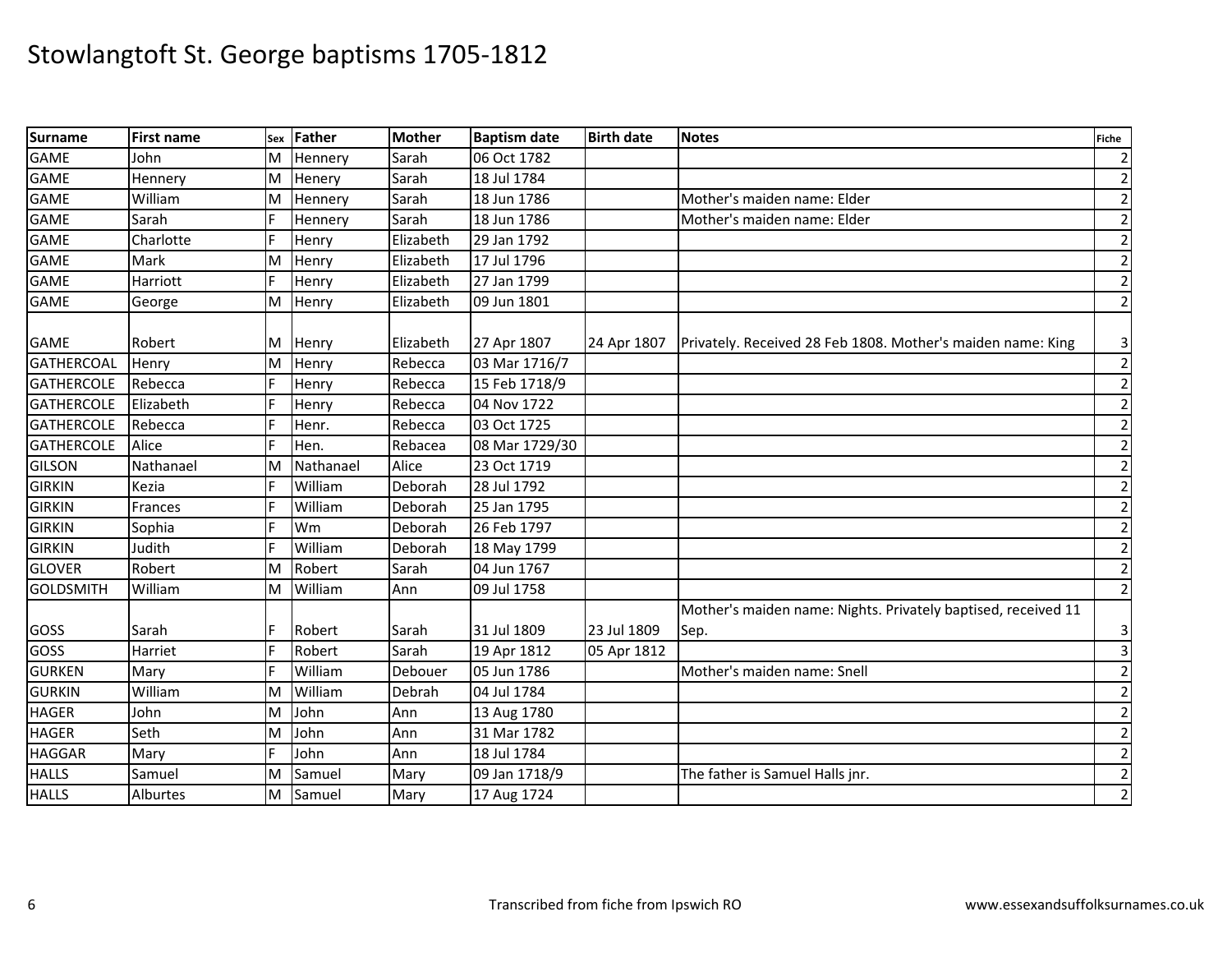| Surname         | <b>First name</b> |   | sex Father  | <b>Mother</b> | <b>Baptism date</b> | <b>Birth date</b> | <b>Notes</b>                 | <b>Fiche</b>            |
|-----------------|-------------------|---|-------------|---------------|---------------------|-------------------|------------------------------|-------------------------|
| <b>HALLS</b>    | Ann               | F | Albertus    | Ann           | 08 Sep 1747         |                   |                              | $\overline{2}$          |
| <b>HALLYDAY</b> | Tho               | M | Hen.        | Mary          | 25 Jan 1706/7       |                   |                              | $\overline{\mathbf{c}}$ |
| <b>HARVEY</b>   | Martha            | F | John        | Elizabeth     | 06 Nov 1707         |                   |                              | $\overline{\mathbf{c}}$ |
| <b>HARVEY</b>   | Elizabeth         | E | John        | Elizabeth     | 17 Feb 1708/9       |                   |                              | $\overline{c}$          |
| <b>HARVEY</b>   | Walter Woods      | M |             | Mary          | 27 Feb 1731/2       |                   | A base child                 | $\overline{2}$          |
| HAYW*           | John              | M | Robert      | Recka         | 28 Oct 1705         |                   |                              | $\overline{2}$          |
| <b>HAYWARD</b>  | Rebecca           |   | Robert      | Rebecca       | 23 Oct 1707         |                   |                              | $\overline{\mathbf{c}}$ |
| <b>HAYWARD</b>  | Sarah             | F | Robert      | Rebecca       | 18 Jan 1708/9       |                   |                              | $\overline{\mathbf{c}}$ |
| <b>HAYWARD</b>  | Mary              | E | Robert      | Rebecca       | 06 Mar 1710/1       |                   |                              | $\overline{2}$          |
| <b>HAYWARD</b>  | Simon             | M | Robert      | Rebecca       | 30 Nov 1712         |                   |                              | $\overline{c}$          |
| <b>HAYWARD</b>  | Thomas            | M | Robert      | Rebecca       | 21 Oct 1716         |                   |                              | $\overline{\mathbf{c}}$ |
| <b>HAYWARD</b>  | James             | M | Robert      | Rebecca       | 22 Feb 1718/9       |                   |                              | $\overline{\mathbf{c}}$ |
| <b>HINARD</b>   | Mary              | F | Robt        | Elizabeth     | 08 Feb 1739/40      |                   |                              | $\overline{c}$          |
| <b>HINERD</b>   | Eliz.             | F | Rob         | Eliz.         | 10 Nov 1733         |                   |                              | $\overline{c}$          |
| <b>HINERD</b>   | Sarey             | F | Rob         | Eliz          | 23 Feb 1736/7       |                   |                              | $\overline{\mathbf{c}}$ |
| <b>HOLDEN</b>   | William           | М | John        | Eales         | 18 Feb 1781         |                   |                              | $\overline{\mathbf{c}}$ |
| <b>HOLDEN</b>   | Michal            | M | John        | Eales         | 13 Oct 1782         |                   |                              | $\overline{c}$          |
| <b>HOLDEN</b>   | James             | M | John        | Eales         | 17 Oct 1784         |                   |                              | $\overline{c}$          |
| <b>HOLDEN</b>   | Easther           | F | John        | Eales         | 05 Jun 1786         |                   | Mother's maiden name: Mayer? | $\overline{\mathbf{c}}$ |
| HOW             | Sarah             | F | Robert      | Mary          | 08 Feb 1706/7       |                   |                              | $\overline{c}$          |
| <b>HYNWOOD</b>  | Lydda             | F | Robt        | Elizabeth     | 04 Aug 1743         |                   |                              | $\overline{2}$          |
| <b>JOLEY</b>    | Will.             | M | John        | Jasme         | 16 Apr 1734         |                   |                              | $\overline{2}$          |
| KING            | Francis           | М | Francis     | Anne          | 18 May 1707         |                   |                              | $\overline{2}$          |
| <b>KING</b>     | Thomas            | M | Thomas      | Ann           | 10 Mar 1754         |                   |                              | $\overline{\mathbf{c}}$ |
| <b>KING</b>     | William           | M | <b>Thos</b> | Ann           | 22 Oct 1758         |                   |                              | $\overline{2}$          |
| <b>KING</b>     | Mary              | F | Thos        | Ann           | 16 Nov 1760         |                   |                              | $\overline{2}$          |
| <b>KING</b>     | Susany            |   | Thomas      | Ann           | 16 Jan 1763         |                   |                              | $\overline{2}$          |
| <b>KING</b>     | Sarah             |   | Thomas      | Ann           | 30 Jan 1765         |                   |                              | $\overline{2}$          |
| <b>KING</b>     | Elizabeth         | F | Thomas      | Ann           | 04 Sep 1768         |                   |                              | $\overline{2}$          |
| <b>KNIGHTES</b> | Robert            | M | Thomas      | Elisabeth     | 13 Oct 1773         |                   |                              | $\overline{c}$          |
| <b>KNIGHTES</b> | Susan             |   | Thomas      | Elisabeth     | 19 Nov 1775         |                   |                              | $\overline{c}$          |
| <b>KNIGHTS</b>  | Elizabeth         |   | Thomas      | Mary          | 06 Nov 1743         |                   |                              | $\overline{2}$          |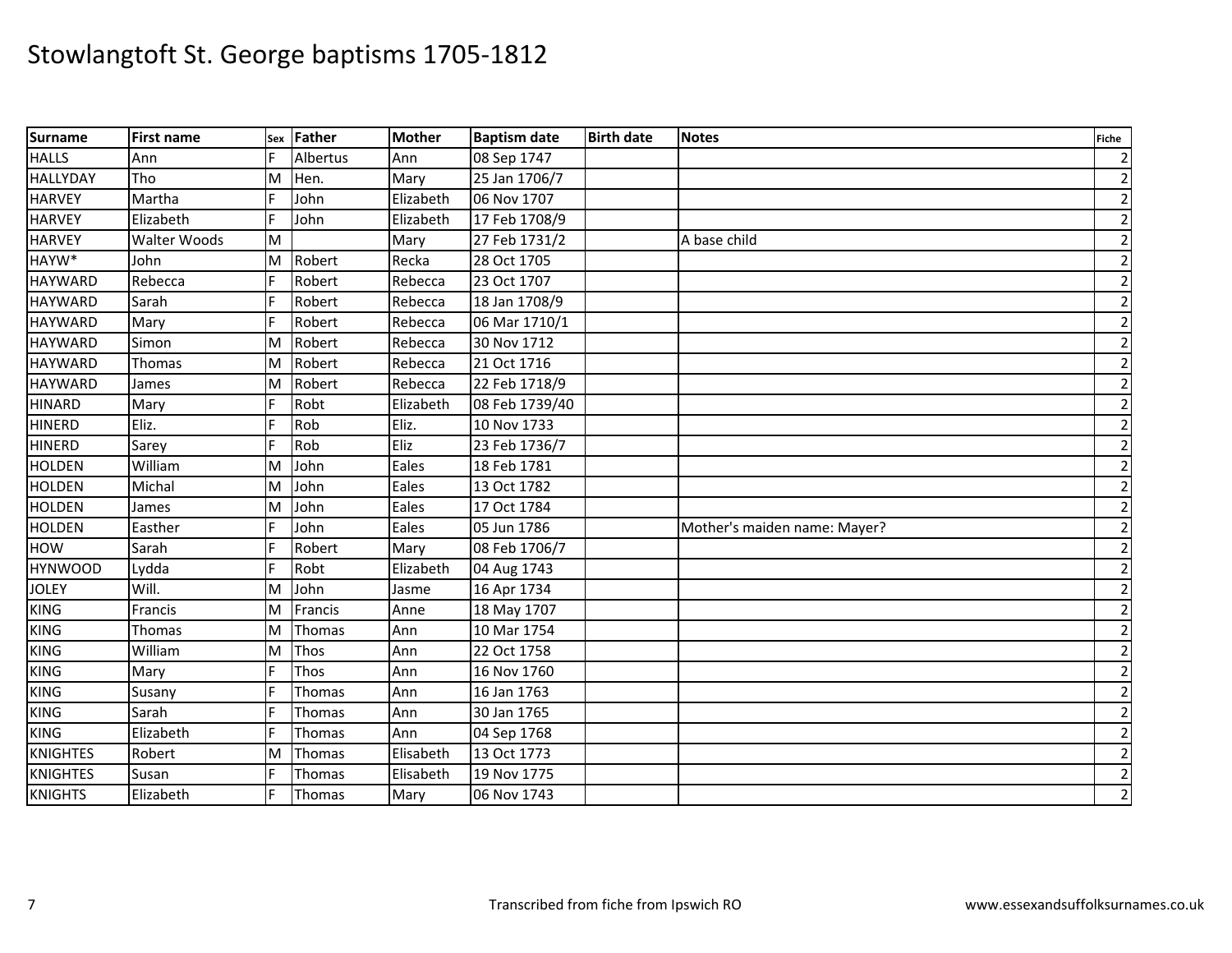| <b>Surname</b> | <b>First name</b> | Sex | Father      | <b>Mother</b> | <b>Baptism date</b> | <b>Birth date</b> | <b>Notes</b>                                                 | <b>Fiche</b>            |
|----------------|-------------------|-----|-------------|---------------|---------------------|-------------------|--------------------------------------------------------------|-------------------------|
| <b>KNIGHTS</b> | Susanna           | F   | Thomas      | Mary          | 06 Jul 1746         |                   |                                                              | $\overline{2}$          |
| <b>KNIGHTS</b> | Thomas            | M   | Thomas      | Elizabeth     | 25 May 1766         |                   |                                                              | $\overline{\mathbf{c}}$ |
| <b>KNIGHTS</b> | Mary              | F   | Thomas      | Eliz.         | 20 Feb 1768         |                   |                                                              | $\overline{\mathbf{c}}$ |
| <b>KNIGHTS</b> | John              | M   | Thomas      | Elizabeth     | 05 Jan 1770         |                   |                                                              | $\overline{c}$          |
| <b>KNIGHTS</b> | Elizabeth         | F   | Tho.        | Elizabeth     | 25 Nov 1770         |                   |                                                              | $\overline{2}$          |
| <b>KNIGHTS</b> | Sarah             | F   | Thowilliam? | Elisabeth     | 04 Jan 1778         |                   |                                                              | $\mathbf 2$             |
| <b>KNIGHTS</b> | Martha            |     | Thomas      | Elisabeth     | 01 Feb 1778         |                   |                                                              | $\overline{2}$          |
| <b>LAMBARD</b> | Elizabeth         |     | William     | Ann           | 02 Oct 1808         | 26 Sep 1808       | Privately. Received 01 Jan 1809. Mother's maiden name: Crack | 3                       |
| <b>LAMBARD</b> | Hanah             | F   | Wm          | Anne          | 02 Aug 1812         |                   | Mother's maiden name: Crack                                  | $\mathbf{3}$            |
| <b>LAMBERT</b> | Henry             | M   | William     | Ann           | 04 Jun 1797         |                   | Privately. Received into the church: 09 Jul.                 | $\overline{2}$          |
| LAMBERT        | Sarah             | F   | William     | Anne          | 02 Jun 1799         |                   |                                                              | $\overline{2}$          |
| <b>LAMBERT</b> | James             | M   | William     | Anne          | 24 Dec 1801         |                   |                                                              | $\overline{c}$          |
| <b>LAMBERT</b> | Sophia            | F   | William     | Ann           | 11 May 1806         |                   | 11 May 1806 Privately. Mother's maiden name: Crack           | 3                       |
| <b>LAMBIRD</b> | Mary              | F   | William     | Ann           | 31 Mar 1793         |                   |                                                              | $\overline{\mathbf{c}}$ |
| LAMBIRD        | William           | M   | William     | Ann           | 25 Jan 1795         |                   |                                                              | $\overline{\mathbf{c}}$ |
| <b>LEGGAT</b>  | Benjamin          | M   | Thos        | Sarah         | 02 Jul 1797         |                   |                                                              | $\overline{\mathbf{c}}$ |
| <b>LEGGATE</b> | William           | M   | Thomas      | Elizabeth     | 20 Dec 1809         | 08 Dec 1809       | Mother's maiden name: How. Privately baptised                | $\overline{3}$          |
| <b>LEGGATT</b> | Robert            | M   | John        | Amy           | 18 Nov 1798         |                   | Mother's maiden name: Parker                                 | $\overline{\mathbf{c}}$ |
| <b>LEGGET</b>  | John              | M   | Thomas      | Sarah         | 11 Mar 1792         |                   |                                                              | $\overline{2}$          |
| <b>LEGGET</b>  | Thomas            | M   | Thomas      | Ann           | 15 Nov 1795         |                   |                                                              | $\overline{2}$          |
| <b>LEGGETT</b> | Charles           | M   | Thomas      | Sarah         | 04 Aug 1799         |                   |                                                              | $\overline{2}$          |
| <b>LEGGETT</b> | Anne              | F   | Thomas      | Sarah         | 31 Mar 1801         |                   |                                                              | $\overline{2}$          |
| LOCK           | Ann               |     | Nathaniel   | Susan         | 16 Nov 1759         |                   |                                                              | $\overline{c}$          |
| LOCK           | Editha            | F   | Nathaniel   | Susan         | 15 Jun 1761         |                   |                                                              | 2                       |
| LOCK           | James             | M   | Nathaniel   | Susan         | 26 Jul 1765         |                   |                                                              | $\overline{\mathbf{c}}$ |
| LOVELES        | Richard           | M   | Richard     | Mary          | 09 Oct 1763         |                   |                                                              | $\overline{2}$          |
| <b>LUMLES</b>  | Will.             | M   | Rich        | Eliz.         | 05 Nov 1736         |                   |                                                              | $\overline{\mathbf{c}}$ |
| <b>LUMLIS</b>  | Richd             | M   | Richd       | Elizabeth     | 08 Mar 1738/9       |                   |                                                              | $\overline{\mathbf{c}}$ |
| MAKE[RN]S      | Sophy             | F   | Henry       | Anne          | 16 Aug 1812         |                   |                                                              | 3                       |
| <b>MAKENS</b>  | Sarah             | E   | Robert      | Sarah         | 08 Apr 1787         |                   | Mother's maiden name: Reeve                                  | $\overline{2}$          |
| <b>MAKINGS</b> | William           | M   | Robert      | Sarah         | 15 Jul 1792         |                   |                                                              | $\overline{2}$          |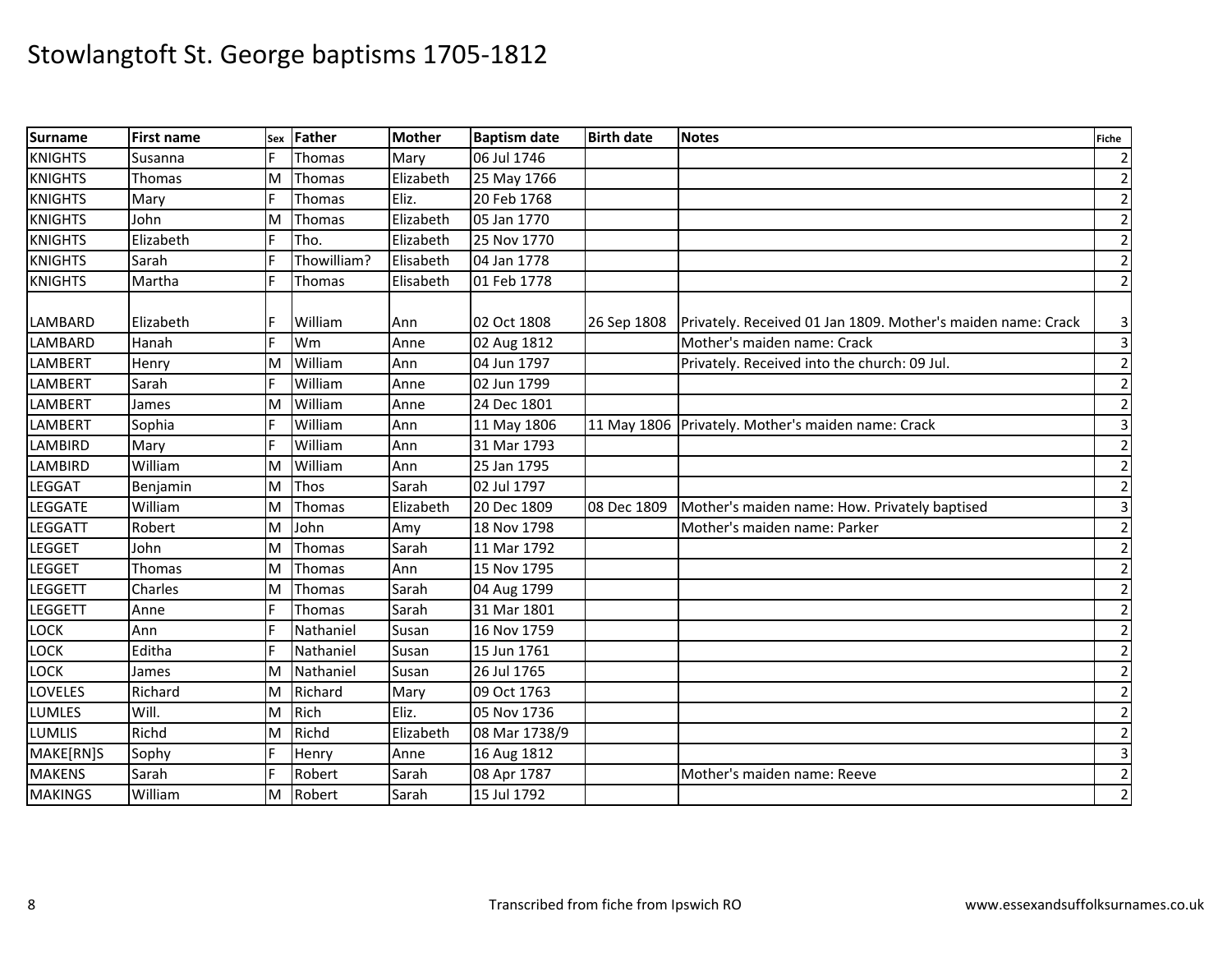| <b>Surname</b>  | <b>First name</b>    | Sex | Father              | <b>Mother</b> | <b>Baptism date</b> | <b>Birth date</b> | <b>Notes</b>                                                             | <b>Fiche</b>            |
|-----------------|----------------------|-----|---------------------|---------------|---------------------|-------------------|--------------------------------------------------------------------------|-------------------------|
| <b>MAKINGS</b>  | Abraham              | M   | Henry               | Frances       | 22 Jun 1794         |                   |                                                                          | $\overline{2}$          |
| <b>MAKINGS</b>  | Henry                | М   | Robert              | Sarah         | 17 May 1795         |                   |                                                                          | $\overline{2}$          |
| <b>MAKINS</b>   | Frances              |     | Henry               | Frances       | 04 Mar 1792         |                   |                                                                          | $\overline{2}$          |
| <b>MAKINS</b>   | Susan                | F   | Robert              | Sarah         | 04 Nov 1798         |                   | Mother's maiden name: Reeve                                              | $\overline{c}$          |
| <b>MAKINS</b>   | Anne                 | E   | Henry               | Anne          | 26 Apr 1800         |                   |                                                                          | $\overline{2}$          |
| <b>MAKINS</b>   | Francis              | M   | Robert              | Sarah         | 01 Jun 1801         |                   |                                                                          | $\overline{2}$          |
| <b>MAKINS</b>   | Mary                 | F   | Henry               | Anne          | 22 Mar 1802         |                   |                                                                          | $\overline{\mathbf{c}}$ |
| <b>MAKINS</b>   | George               | M   | Henry               | Ann           | 01 Jun 1806         |                   | 27 May 1806 Privately. Received: 29 Jun. Mother's maiden name: Cocksedge | 3                       |
|                 |                      |     |                     |               |                     |                   | Privately. Received 04 Dec 1808. Mother's maiden name:                   |                         |
| <b>MAKINS</b>   | Eliza                |     | Henry               | Ann           | 30 Oct 1808         | 26 Oct 1808       | Cocksedge                                                                | 3                       |
| <b>MANISTRE</b> | John                 | M   | Edmund              | Martha        | 08 Jun 1716         |                   |                                                                          | $\overline{2}$          |
| <b>MANNING</b>  | Edmund               | M   | Edmund              | Ann           | 13 Jul 1755         |                   |                                                                          | $\overline{2}$          |
| <b>MANNING</b>  | Henry                | M   | Edmund              | Ann           | 30 Jul 1758         |                   |                                                                          | $\overline{2}$          |
| <b>MARCOM</b>   | Daniel               | M   | Daniel              | Amy           | 23 Jul 1786         |                   | Mother's maiden name: Parker                                             | $\overline{\mathbf{c}}$ |
| MARKELL?        | William              | M   | Daniel              | Amv           | 31 Oct 1790         |                   |                                                                          | $\overline{2}$          |
| MARKELL?        | James                | M   | Daniel              | Amy           | 31 Oct 1790         |                   |                                                                          | $\overline{c}$          |
| <b>MATHEW</b>   | <b>Margaret Scot</b> | E   | Charles             | Margaret      | 02 May 1802         |                   |                                                                          | $\overline{2}$          |
| <b>MATHEW</b>   | Mary                 | E   | Robert              | Mary          | 07 Jul 1805         |                   | Mother's maiden name: Gladwin                                            | 3                       |
| <b>MATHEW</b>   | Ann                  | E   | Charles             | Ann           | 14 Dec 1805         | Oct 1805          | Mother's maiden name: Scott                                              | $\overline{3}$          |
| <b>MATHEW</b>   | Robert               | M   | Robert              | Mary          | 31 Aug 1806         | 27 Aug 1806       | Privately. Mother's maiden name: Gladwin                                 | 3                       |
| <b>MATHEW</b>   | Sophia               |     | Robert              | Mary          | 25 Jan 1808         | 22 Jan 1808       | Privately. Received 23 Feb. Mother's maiden name: Gladwin                | 3                       |
| <b>MATHEW</b>   | Elizabeth            | E   | Robert              | Mary          | 21 Apr 1811         |                   | Mother's maiden name: Gladwin                                            | 3                       |
| <b>MATHEWS</b>  | George Jeremiah      | M   | Jeremiah            | Elizth        | 25 Apr 1794         |                   |                                                                          | $\overline{\mathbf{c}}$ |
| <b>MATTHEW</b>  | Eliza                | E   | <b>Charles Thos</b> | Eliza         | 19 Jan 1812         | 09 Jan 1812       | Privately baptised                                                       | 3                       |
| <b>MATTHEWS</b> | Sharlott             | F   | Jarh.               | Mary          | 06 Jan 1788         |                   |                                                                          | $\overline{c}$          |
| <b>MATTHEWS</b> | Elizabeth Johnson    | E   | Jeremiah            | Eliz.         | 10 Jul 1796         |                   |                                                                          | $\overline{\mathbf{c}}$ |
| <b>MEE</b>      | Mary                 |     | Joseph              | Mary          | 24 Sep 1747         |                   |                                                                          | $\overline{2}$          |
| <b>MILLER</b>   | Mary                 | F   | Thomas              | Mary          | 06 Oct 1793         |                   |                                                                          | $\overline{\mathbf{c}}$ |
| <b>MILLER</b>   | Mary Anne            | E   | Thomas              | Elizabeth     | 23 Dec 1810         |                   |                                                                          | $\mathsf 3$             |
| <b>MULLAN</b>   | Jno.                 | M   | Jno                 | Mathew        | * Nov 1789          |                   |                                                                          | $\overline{2}$          |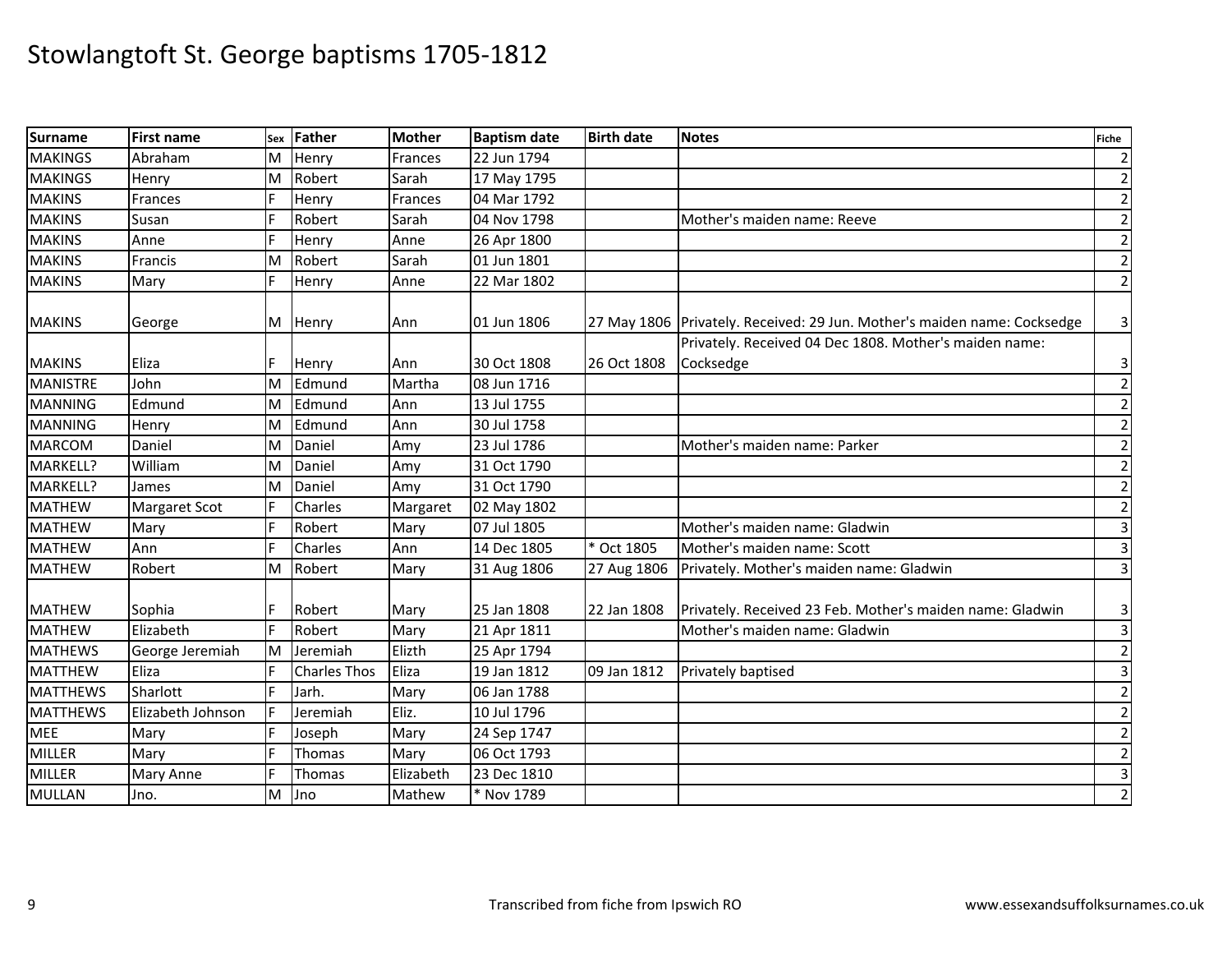| <b>Surname</b> | <b>First name</b> |   | Sex Father    | <b>Mother</b> | <b>Baptism date</b> | <b>Birth date</b> | <b>Notes</b>                  | <b>Fiche</b>            |
|----------------|-------------------|---|---------------|---------------|---------------------|-------------------|-------------------------------|-------------------------|
| <b>MULLAN</b>  | Alexander         | M | Jno           | Mathew        | * Nov 1789          |                   |                               | $\overline{2}$          |
| <b>MULLEY</b>  | Elizabeth         | F | John          | Elizabeth     | 02 Apr 1739         |                   |                               | $\overline{c}$          |
| <b>NAYLER</b>  | Mary              | F | Will.         | Mary          | 25 Oct 1724         |                   |                               | $\overline{2}$          |
| <b>NOBLE</b>   | Anne              | F | William       | Elizabeth     | 18 Jul 1708         |                   |                               | $\overline{\mathbf{c}}$ |
| <b>NOBLE</b>   | Dorothy           | F | William       | Elizabeth     | 02 Apr 1711         |                   |                               | $\mathbf 2$             |
| <b>NOWEL</b>   | William           | M | Edward        | Ann           | 16 Nov 1788         |                   |                               | $\overline{c}$          |
| <b>NUN</b>     | Elizabeth         | F | William       | Elizabeth     | 22 Sep 1720         |                   |                               | $\overline{c}$          |
| <b>NUNN</b>    | John              | M | Will.         | Elizabeth     | 16 Sep 1722         |                   |                               | $\overline{c}$          |
| <b>OSBIN</b>   | Hinry             | M | Thomas        | Sarah         | 19 May 1765         |                   |                               | $\overline{2}$          |
| <b>OSBON</b>   | Henrey            | M | Thomas        | Sarah         | 06 Feb 1763         |                   |                               | $\overline{\mathbf{c}}$ |
| <b>OSBORN</b>  | Robert            | M | Thos          | Sarah         | 12 Mar 1758         |                   |                               | $\overline{c}$          |
| <b>OSBORNE</b> | Thomas            | M | Thos.         | Sarah         | 09 Nov 1755         |                   |                               | $\overline{c}$          |
| <b>OSBORNE</b> | John              | M | Thos          | Sarah         | 15 Feb 1761         |                   |                               | $\overline{2}$          |
| <b>OSBORNE</b> | Sarah             | F | Thomas        | Sarah         | 24 May 1768         |                   |                               | $\overline{\mathbf{c}}$ |
| <b>OSBORNE</b> | William           | M | Thomas        | Sarah         | 23 Dec 1770         |                   |                               | $\overline{c}$          |
| <b>OSBORNE</b> | Susannah          | F | <b>Thomas</b> | Sarah         | 26 May 1776         |                   |                               | $\overline{c}$          |
| <b>PALFREY</b> | Isaac             | M | Hen.          | Ann           | 06 Jul 1730         |                   |                               | $\overline{2}$          |
| <b>PALFRY</b>  | Easter            | F | Luke          | Easter        | 12 Aug 1787         |                   |                               | $\overline{2}$          |
| <b>PARFREE</b> | William           | M | Luke          | Easter        | 14 Nov 1790         |                   |                               | $\overline{\mathbf{c}}$ |
| <b>PARKER</b>  | Anne              | F | Richard       | Margaret      | 13 Sep 1707         |                   |                               | $\overline{c}$          |
| <b>PAYNE</b>   | Mary              | E | Abraham       | Mary          | 14 Oct 1716         |                   |                               | $\overline{2}$          |
| <b>PEACOCK</b> | Mary              | F | George        | Lydia         | 09 Mar 1711/2       |                   |                               | $\overline{2}$          |
| <b>PEACOCK</b> | Elizabeth         |   | George        | Lydia         | 07 Oct 1713         |                   |                               | $\overline{2}$          |
| <b>PEACOCK</b> | Elizabeth         | F | William       | Elizabeth     | 27 Dec 1714         |                   |                               | $\overline{\mathbf{c}}$ |
| <b>PEACOCK</b> | William           | M | George        | Lydia         | 18 Apr 1715         |                   |                               | $\overline{2}$          |
| <b>PEACOCK</b> | <b>Tobias</b>     | M | George        | Lydia         | 30 Apr 1717         |                   |                               | $\overline{2}$          |
| <b>PEACOCK</b> | Anne              |   | George        | Lydia         | 12 Jul 1719         |                   |                               | $\overline{2}$          |
| <b>PEACOCK</b> | Anne              | F | George        | Lydia         | 25 Sep 1720         |                   |                               | $\overline{2}$          |
| PECK           | James             | M | James         | Sarah         | 09 Sep 1810         |                   |                               | 3                       |
| <b>PECK</b>    | William           | M | James         | Sarah         | 23 Aug 1812         |                   | Mother's maiden name: Plummer | 3                       |
| PETTIT         | Mary              |   | John          | Sarah         | 29 Jul 1781         |                   |                               | $\overline{c}$          |
| PETTIT         | Sarah             |   | John          | Sar*          | 13 Jul 1783         |                   |                               | $\overline{2}$          |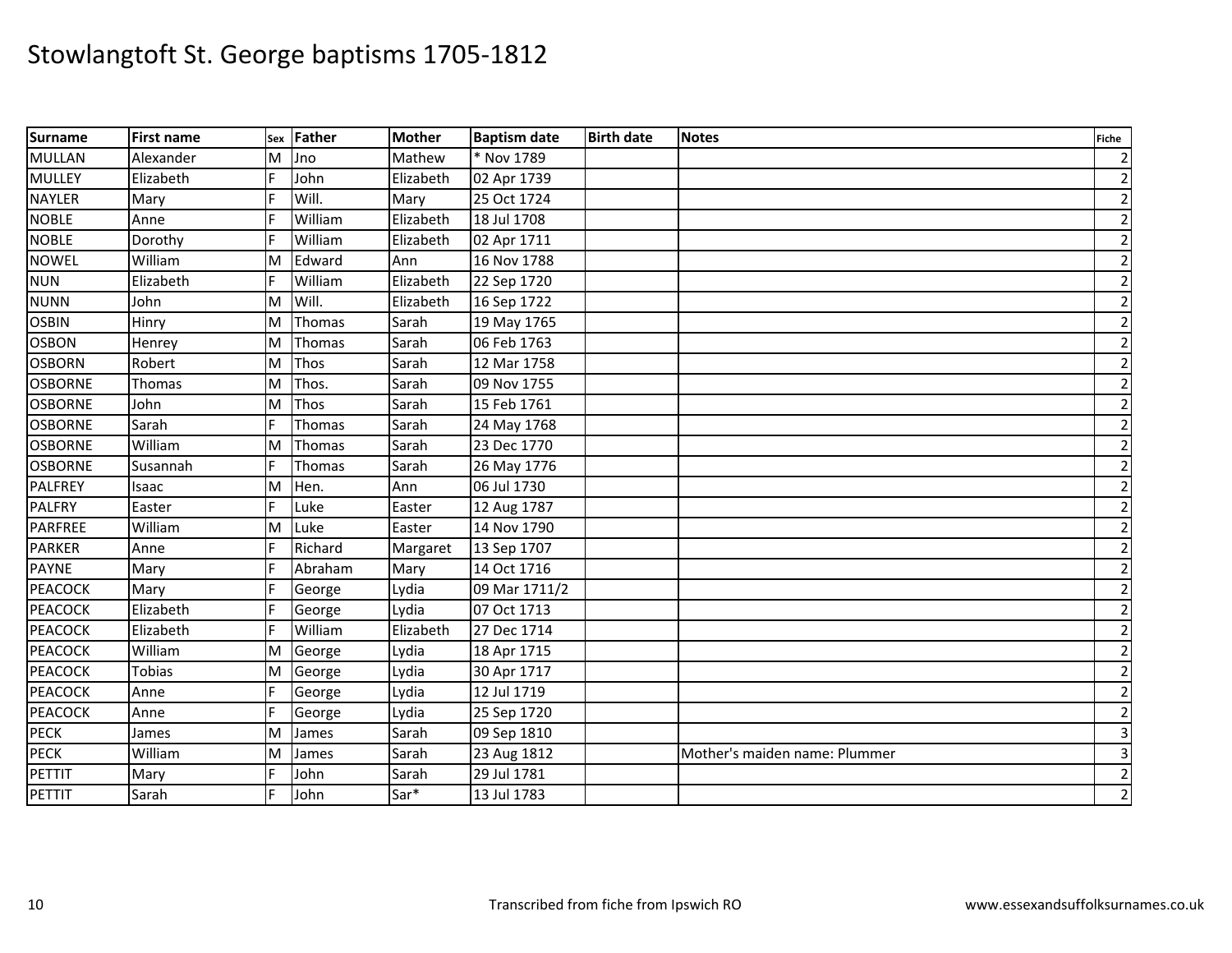| <b>Surname</b>  | <b>First name</b> | Sex | Father  | <b>Mother</b>  | <b>Baptism date</b> | <b>Birth date</b> | <b>Notes</b>                             | <b>Fiche</b>            |
|-----------------|-------------------|-----|---------|----------------|---------------------|-------------------|------------------------------------------|-------------------------|
| <b>PETTITE</b>  | Hannah            | F   | Jno     | Sarah          | 08 Oct 1786         |                   |                                          | $\overline{2}$          |
| PETTITE         | Mark              | M   | Jno     | Sarah          | 24 Feb 1790         |                   |                                          | $\mathbf 2$             |
| <b>PHILIPS</b>  | Christian         | F   | Joseph  | Ann            | 27 Jun 1754         |                   |                                          | $\overline{2}$          |
| <b>PIRKENS</b>  | James             | M   |         | Eliz.          | 01 Oct 1734         |                   | A base child                             | $\mathbf 2$             |
| <b>PLASANTS</b> | Thomas            | M   | Thomas  | Fell           | 04 Mar 1764         |                   |                                          | $\overline{2}$          |
| PLEASANCE       | Suan              | E   | Thos    | Susan          | 28 Jan 1760         |                   |                                          | $\overline{c}$          |
| PLEASANCE       | Ann               |     | Thos    | Susan          | 24 Mar 1761         |                   |                                          | $\overline{2}$          |
| PLEASANCE       | Elizabeth         |     | Thomas  | Susan          | 02 Jul 1769         |                   |                                          | $\mathbf 2$             |
| PLEASANCE       | Charles           | м   | Thomas  | <b>Phillis</b> | 11 Jun 1775         |                   |                                          | $\overline{2}$          |
| PLEASANCE       | Robert            | M   | Thohmas | Phyllis        | 25 Dec 1776         |                   |                                          | $\mathbf 2$             |
| PLEASANTS       | Willaim           | M   | Thomas  | <b>Filles</b>  | 09 Jun 1765         |                   |                                          | $\overline{2}$          |
| PLEASANTS       | James             | M   | Tho.    | Phyllis        | 30 Jun 1771         |                   |                                          | $\overline{2}$          |
| PLUMER          | Francis           | M   | John    | Sarah          | 28 Feb 1808         | 03 Feb 1808       | Mother's maiden name: Miller             | $\overline{\mathbf{3}}$ |
| PLUMMER         | Ann               | E   | John    | Ann            | 18 Jun 1809         |                   | 20 May 1809   Mother's maiden name: Peck | $\overline{\mathbf{3}}$ |
| <b>POOLEY</b>   | Mary              |     | James   | <b>Bridget</b> | 18 Apr 1709         |                   |                                          | $\mathbf 2$             |
| <b>POOLEY</b>   | Sarah             | F   | James   | <b>Bridget</b> | 20 Apr 1712         |                   |                                          | $\overline{2}$          |
| <b>POOLEY</b>   | Elizabeth         | F   | James   | <b>Bridget</b> | 11 Oct 1713         |                   |                                          | $\mathbf 2$             |
| <b>POOLEY</b>   | John              | M   | James   | <b>Bridget</b> | 06 Mar 1715/6       |                   |                                          | $\mathbf 2$             |
| <b>POOLEY</b>   | Samuel            | м   | James   | <b>Bridget</b> | 08 Feb 1718/9       |                   |                                          | $\overline{2}$          |
| <b>PRICE</b>    | David             | М   | David   | Susan          | 28 Apr 1776         |                   |                                          | $\overline{2}$          |
| <b>PRICK</b>    | Sarah             | Е   | John    | Eleanor        | 07 May 1712         |                   |                                          | $\mathbf 2$             |
| <b>PRICK</b>    | John              | M   | John    | Eleanor        | 05 Sep 1713         |                   |                                          | $\overline{2}$          |
| <b>PRICK</b>    | Eleanor           | F   | John    | Eleanor        | 26 Feb 1715/6       |                   |                                          | $\overline{2}$          |
| <b>PRICK</b>    | Miles             | M   | Frances | Sarah          | 15 Jan 1764         |                   |                                          | $\overline{2}$          |
| <b>PRICK</b>    | Thomas            | M   | Frances | Sarah          | 06 Oct 1765         |                   |                                          | $\overline{2}$          |
| <b>PRICKE</b>   | <b>Miles</b>      | M   | John    | Eleanor        | 10 Apr 1718         |                   |                                          | $\mathbf 2$             |
| <b>PRICKE</b>   | Francis           | M   | John    | Eleanor        | 13 Mar 1719/20      |                   |                                          | $\overline{2}$          |
| <b>RANNOLS</b>  | Tho               | M   | Rob     | Susan          | 07 Sep 1729         |                   |                                          | $\mathbf 2$             |
| RASE            | John              | м   | Tho     | Sarah          | 21 Mar 1724/5       |                   |                                          | $\overline{2}$          |
| RASE            | Elizth            | E   | Tho     | Elizth         | 05 Jul 1730         |                   |                                          | $\overline{c}$          |
| <b>RASE</b>     | Will.             | M   | Tho.    | Elexbath       | 28 Apr 1731         |                   |                                          | $\overline{2}$          |
| <b>RASE</b>     | Abram             | M   | Tho.    | Eliz.          | 14 Apr 1734         |                   |                                          | $\overline{2}$          |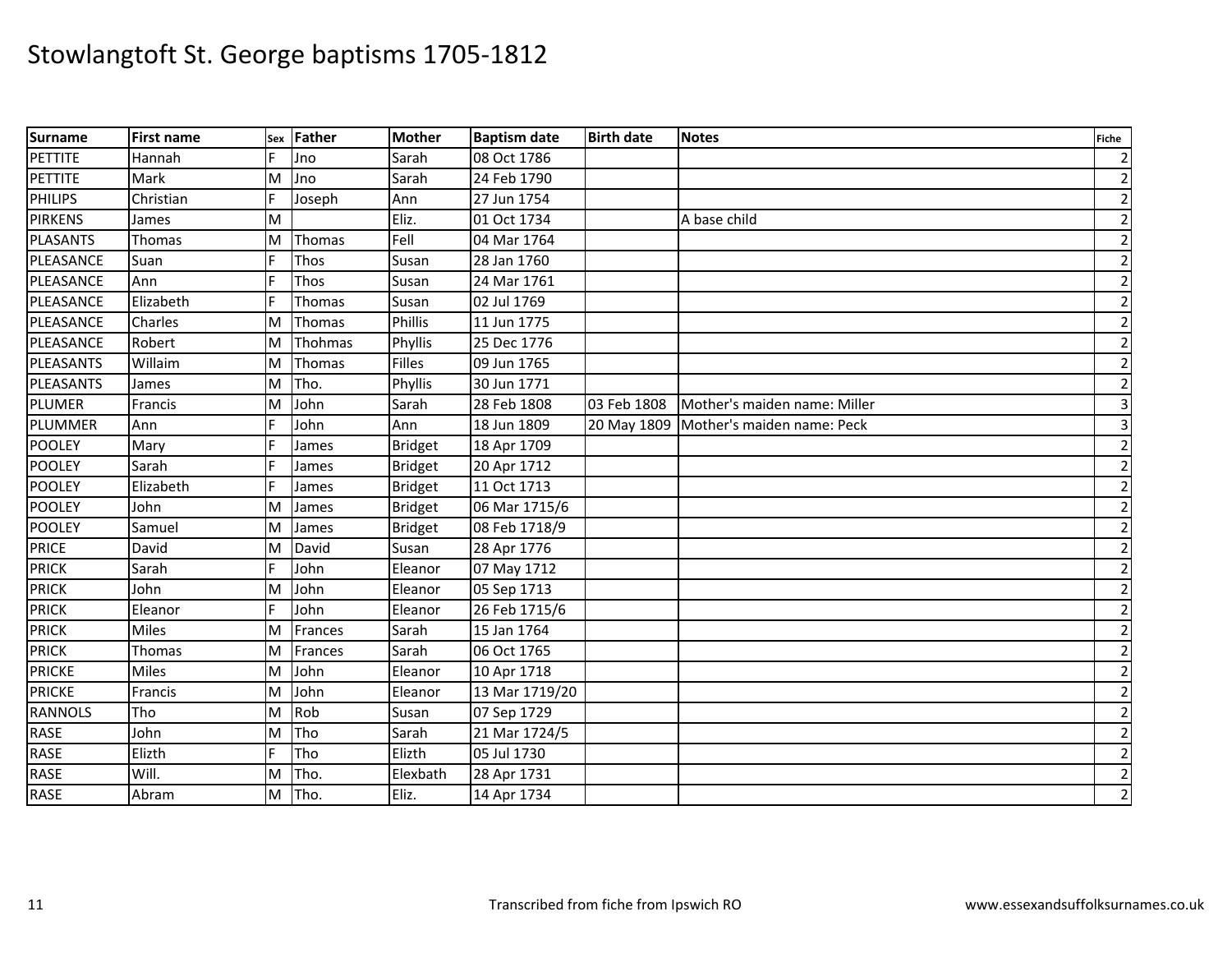| Surname          | <b>First name</b> |   | sex Father | <b>Mother</b> | <b>Baptism date</b> | <b>Birth date</b> | <b>Notes</b>                                                  | <b>Fiche</b>            |
|------------------|-------------------|---|------------|---------------|---------------------|-------------------|---------------------------------------------------------------|-------------------------|
| <b>RAWLES</b>    | Susan             | E | Rob.       | Susan         | 03 May 1724         |                   |                                                               | 2                       |
| <b>RAWLINSON</b> | John              | M | Samuel     | Elizabeth     | 25 Sep 1757         |                   |                                                               | $\overline{c}$          |
| RE_ERS           | Mary              | F | William    | Mary          | 20 Apr 1766         |                   |                                                               | $\overline{c}$          |
| <b>READ</b>      | James             | M | James      | Mary          | 03 Sep 1755         |                   |                                                               | $\mathbf 2$             |
| <b>READ</b>      | Ann               | Ē | James      | Mary          | 23 Jan 1757         |                   |                                                               | $\overline{c}$          |
| REEVE            | William           | M | William    | Mary          | 18 Apr 1758         |                   |                                                               | $\overline{c}$          |
| <b>REEVE</b>     | Ambrose           | M | William    | Mary          | 27 May 1760         |                   |                                                               | $\overline{c}$          |
| <b>REEVE</b>     | John              | M | John       | Elizabeth     | 14 Jun 1761         |                   |                                                               | $\overline{\mathbf{c}}$ |
| <b>REEVE</b>     | Elizabeth         | E | William    | Mary          | 25 Feb 1770         |                   |                                                               | $\overline{c}$          |
| <b>REEVE</b>     | Susanna           |   | William    | Mary          | 09 Jan 1772         |                   |                                                               | $\overline{2}$          |
| <b>REEVE</b>     | John              | M | William    | Mary          | 27 Jun 1774         |                   |                                                               | $\overline{c}$          |
| <b>REVE</b>      | Sarah             | F | William    | Mary          | 22 Jul 1764         |                   |                                                               | $\overline{\mathbf{c}}$ |
| <b>RIGHT</b>     | John              | M | Tho.       | Susaney       | 29 Mar 1726         |                   |                                                               | $\overline{\mathbf{c}}$ |
| <b>RUS</b>       | Sarey             | F | Tho        | Sary          | 19 Mar 1726/7       |                   |                                                               | $\overline{2}$          |
| SALISBURY        | George            | Μ | George     | Jane          | 11 Nov 1712         |                   |                                                               | $\overline{c}$          |
| SALISBURY        | Elizabeth         | F | George     | Jane          | 21 Nov 1714         |                   |                                                               | $\overline{\mathbf{c}}$ |
| SALISBURY        | Robert            | M | George     | Jane          | 12 May 1717         |                   |                                                               | $\overline{\mathbf{c}}$ |
| SAVAG            | Charlot           | F | Edward     | Susannah      | 16 Jul 1786         |                   | Mother's maiden name: King                                    | $\overline{c}$          |
| SAVAGE           | Edward            | M | Edward     | Sarah         | 05 Nov 1787         |                   |                                                               | $\overline{\mathbf{c}}$ |
| SAVAGE           | Thos              | M | Ed.        | Susan         | * Jan 1790          |                   |                                                               | $\overline{\mathbf{c}}$ |
| SAVAGE           | John              | M | Edward     | Susanna       | 20 Nov 1791         |                   |                                                               | $\overline{\mathbf{c}}$ |
| SAVAGE           | William           | M | Edward     | Susan         | 30 Nov 1793         |                   |                                                               | $\overline{\mathbf{c}}$ |
| SAVAGE           | Harriot           | F | Edward     | Susan         | 22 Mar 1795         |                   |                                                               | $\overline{\mathbf{c}}$ |
| SAVAGE           | Mary Ann          | F | Edward     | Susan         | 04 Jun 1797         |                   | Mother's maiden name: King                                    | $\mathbf 2$             |
| SAVAGE           | William           | M | Edward     | Susan         | 20 Sep 1801         |                   |                                                               | $\mathbf 2$             |
|                  |                   |   |            |               |                     |                   | Mother's maiden name: Cuting. Privately baptised, received 21 |                         |
| SAVAGE           | James             | M | Edward     | Mary          | 16 Apr 1809         | 14 Apr 1809       | May                                                           | 3                       |
| SAVAGE           | Susan             | F | Edward     | Mary          | 16 Jun 1811         |                   |                                                               | $\overline{3}$          |
| <b>SHELVER</b>   | Elizabeth         | E | John       | Mary          | 05 Apr 1752         |                   |                                                               | $\overline{\mathbf{c}}$ |
| <b>SHELVER</b>   | Thomas            | M | John       | Mary          | 24 Mar 1754         |                   |                                                               | $\overline{\mathbf{c}}$ |
| <b>SHELVER</b>   | James             | M | John       | Mary          | 02 May 1756         |                   |                                                               | $\overline{\mathbf{c}}$ |
| <b>SHELVER</b>   | Rachel            |   | John       | Mary          | 09 Apr 1758         |                   |                                                               | $\overline{2}$          |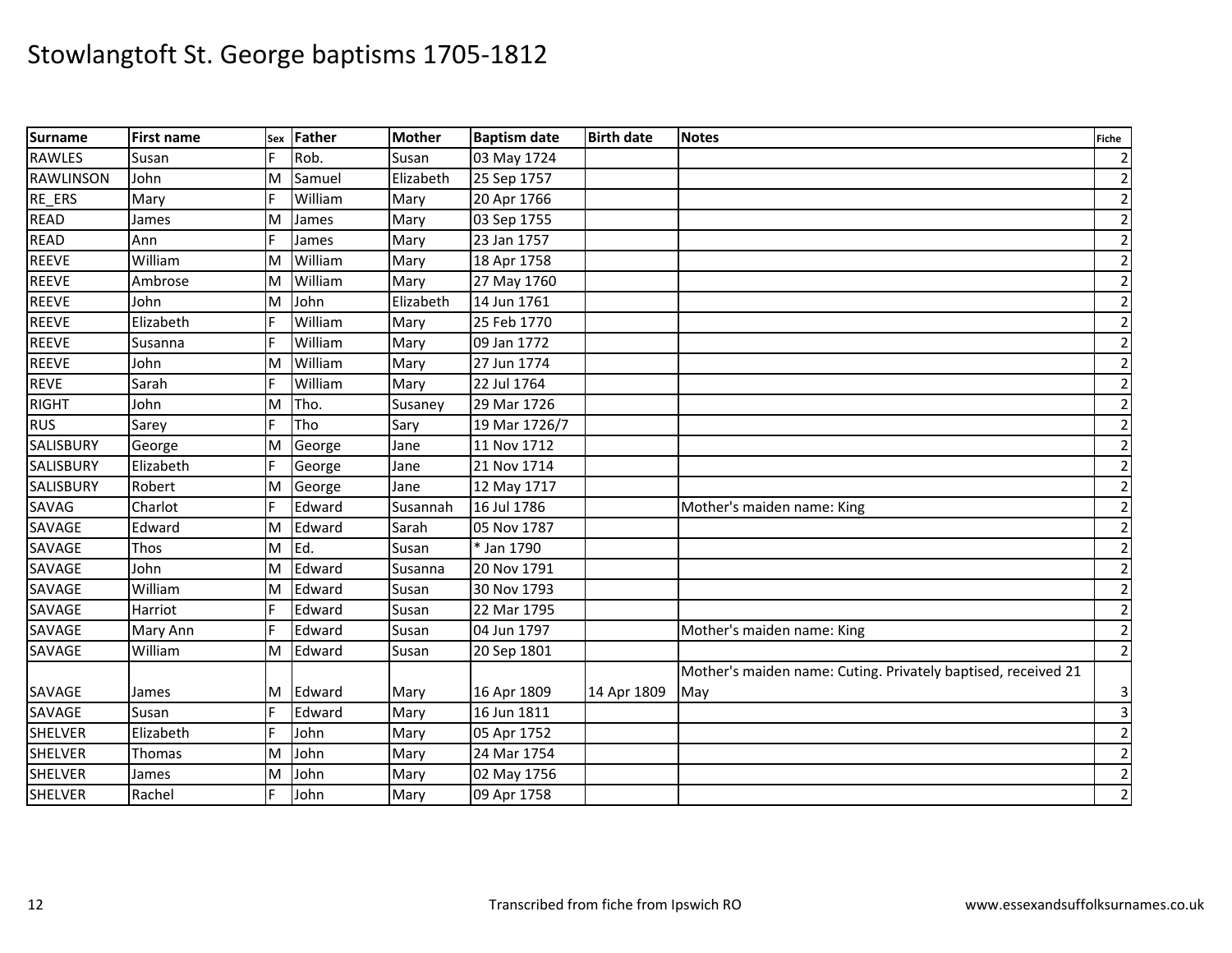| <b>Surname</b> | <b>First name</b> |   | sex Father | <b>Mother</b> | <b>Baptism date</b> | <b>Birth date</b> | <b>Notes</b>    | <b>Fiche</b>   |
|----------------|-------------------|---|------------|---------------|---------------------|-------------------|-----------------|----------------|
| <b>SHELVER</b> | Christopher       | M | John       | Mary          | 19 Nov 1759         |                   |                 | $\overline{2}$ |
| <b>SHELVER</b> | Thomas            | M | Thomas     | Jane          | 25 Dec 1782         |                   |                 | $\overline{2}$ |
| <b>SHIPP</b>   | Susanna           |   | Joseph     | Susanna       | 16 Mar 1739/40      |                   |                 | $\overline{2}$ |
| <b>SIMPER</b>  | Susan             | F | Robts      | Mary          | 28 Nov 1706         |                   |                 | $\mathbf 2$    |
| <b>SIMPER</b>  | Richard           | M |            | Anne          | 24 Aug 1718         |                   | Base born       | $\overline{2}$ |
| <b>SIMPER</b>  | Rose              | F | Richd      | Mary          | 08 Jul 1739         |                   |                 | $\overline{2}$ |
| <b>SIMPER</b>  | Richard           | M | Richard    | Mary          | 06 Dec 1741         |                   |                 | $\overline{2}$ |
| <b>SIMPER</b>  | Robert            | M | Rich.      | Mary          | 26 Feb 1743/4       |                   |                 | $\overline{2}$ |
| <b>SIMPER</b>  | Mary              | E | Richard    | Mary          | 11 Mar 1745/6       |                   |                 | $\mathbf 2$    |
| <b>SIMPER</b>  | Thomas            | M | Richard    | Mary          | 30 Mar 1747         |                   |                 | $\mathbf 2$    |
| <b>SIMPER</b>  | Samuel            | M | Richard    | Mary          | 12 Nov 1749         |                   |                 | $\mathbf 2$    |
| <b>SIMPER</b>  | Richard           | M | Richard    | Mary          | 25 Nov 1750         |                   |                 | $\overline{2}$ |
| <b>SIMPER</b>  | Mary              | E | Richard    | Mary          | 17 Jun 1753         |                   |                 | $\mathbf 2$    |
| <b>SIMPER</b>  | Thomas            | M | Richard    | Mary          | 07 Dec 1755         |                   |                 | $\mathbf{2}$   |
| <b>SIMPER</b>  | William           | M | Richard    | Mary          | 08 Dec 1758         |                   |                 | $\mathbf 2$    |
| <b>SIMPER</b>  | Ann               | F | Richard    | Mary          | 19 Jul 1761         |                   |                 | $\overline{2}$ |
| <b>SMITH</b>   | John              | M | John       | Anne          | 04 Apr 1710         |                   |                 | $\mathbf 2$    |
| <b>SMITH</b>   | Mary              | E | Will       | Mary          | 14 Apr 1723         |                   | of Pakenham     | $\overline{2}$ |
| <b>SMITH</b>   | Mary              |   | William    | Mary          | 03 Oct 1743         |                   |                 | $\mathbf 2$    |
| <b>SMITH</b>   | William           | M | William    | Mary          | 02 Oct 1748         |                   |                 | $\overline{2}$ |
| <b>SMITH</b>   | Thomas            | М | William    | Mary          | 15 Mar 1751/2       |                   |                 | $\mathbf 2$    |
| <b>SMITH</b>   | John              | M | William    | Mary          | 11 Jan 1756         |                   |                 | $\mathbf 2$    |
| <b>SMITH</b>   | Zechariah         | M | William    | Mary          | 09 May 1762         |                   |                 | $\mathbf 2$    |
| <b>SMITH</b>   | Sarah             |   | John       | Sarah         | 18 Sep 1785         |                   |                 | $\overline{2}$ |
| <b>SMITH</b>   | John              | M | Jno        | Sarah         | 05 Aug 1787         |                   |                 | $\mathbf 2$    |
| <b>SMITH</b>   | Mary              | E | Jn.        | Mary          | 20 Jun 1790         |                   |                 | $\overline{c}$ |
| <b>SMITH</b>   | Samuel            | M | John       | Sarah         | 15 Jul 1792         |                   |                 | $\mathbf{2}$   |
| <b>SMITH</b>   | Sarah             | E | John       | Sarah         | 19 Apr 1795         |                   |                 | $\mathbf 2$    |
| <b>SMITH</b>   | Martha            |   | John       | Sarah         | 26 Mar 1797         |                   |                 | $\overline{2}$ |
| <b>SMITH</b>   | Benjamin          | M | John       | Sarah         | 27 Nov 1799         |                   |                 | $\mathbf{2}$   |
| <b>SMITH</b>   | Charles           | M | John       | Jane          | 05 Jan 1802         |                   | Twin of Simon   | $\mathbf{2}$   |
| <b>SMITH</b>   | Simon             | M | John       | Jane          | 05 Jan 1802         |                   | Twin of Charles | $\overline{2}$ |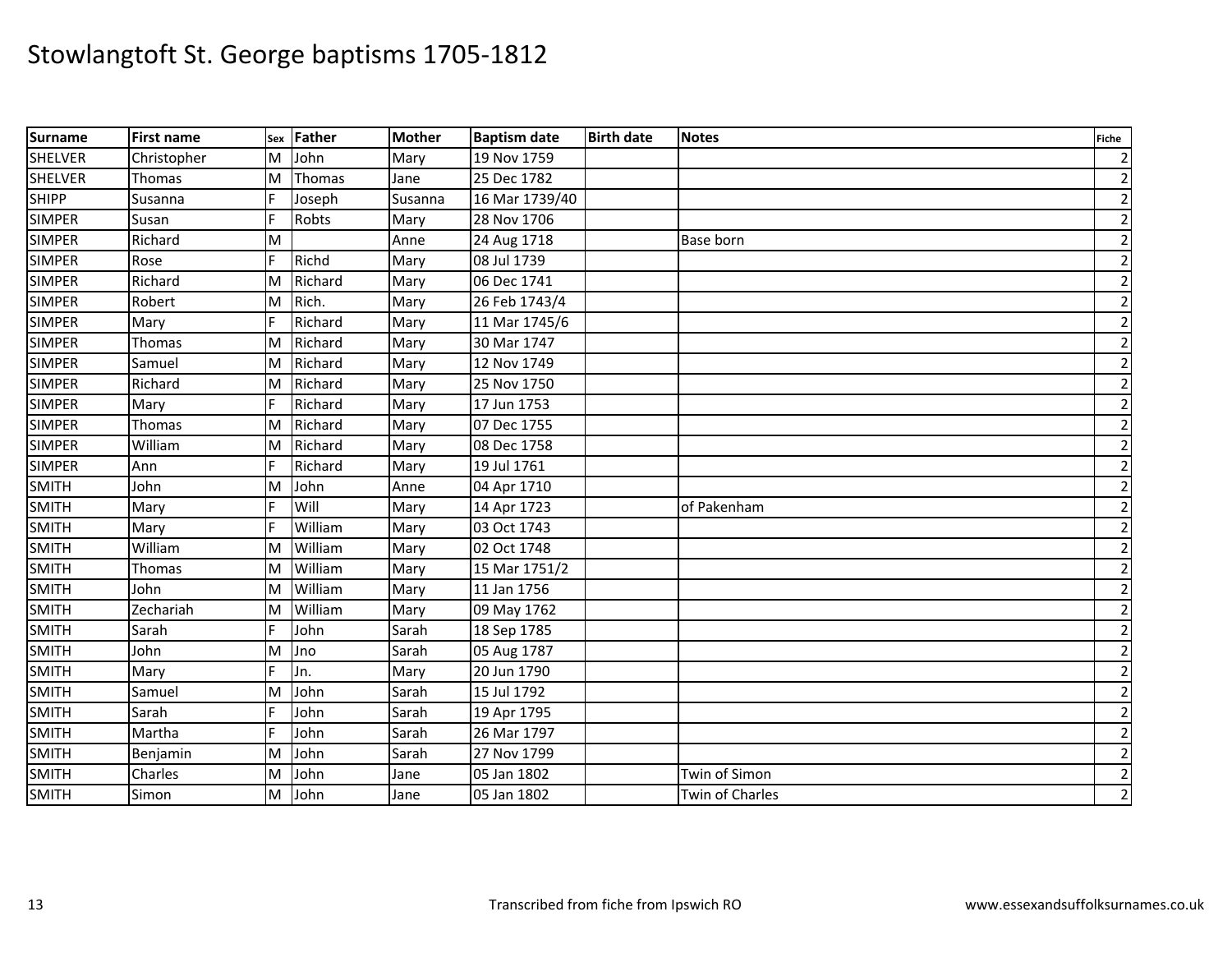| <b>Surname</b>   | <b>First name</b> |   | sex Father | <b>Mother</b>  | <b>Baptism date</b> | <b>Birth date</b> | <b>Notes</b>                                             | <b>Fiche</b>            |
|------------------|-------------------|---|------------|----------------|---------------------|-------------------|----------------------------------------------------------|-------------------------|
|                  |                   |   |            |                |                     |                   |                                                          |                         |
| <b>SMITH</b>     | Mary              | F | John       | Mary           | 19 Feb 1809         | 16 Feb 1809       | Privately. Received 19 Mar. Mother's maiden name: Girken | 3                       |
| <b>SMITH</b>     | John              | M | John       | Sarah          | 17 Feb 1811         |                   | Mother's maiden name: Bird                               | $\overline{3}$          |
| <b>SOMMERS</b>   | William           | M | Thomas     | Abigal         | 30 Jul 1742         |                   |                                                          | $\overline{\mathbf{c}}$ |
| <b>SPENCER</b>   | Wm                | M | Wm         |                | 16 Mar 1705/6       |                   |                                                          | $\overline{\mathbf{c}}$ |
| <b>SPENCER</b>   | William           | M | William    | Elizabeth      | 12 Nov 1752         |                   |                                                          | $\overline{2}$          |
| <b>STEBBING</b>  | Mary              |   | Richard    | Ann            | 10 Feb 1793         |                   |                                                          | $\overline{2}$          |
| <b>STEBBING</b>  | Isaac             | M | Richard    | Mary           | 29 Aug 1800         |                   |                                                          | $\overline{c}$          |
| <b>STEBBINGS</b> | Robert            | M | Richard    | Mary           | 22 Mar 1795         |                   |                                                          | $\overline{2}$          |
| <b>STEBBINGS</b> | Mary              | F | Richard    | Mary           | 03 Dec 1797         |                   |                                                          | $\overline{c}$          |
| <b>STEBING</b>   | Lettice           |   | Richard    | Mary           | 23 Dec 1807         | 23 Dec 1807       | Privately. Mother's maiden name: Marsh                   | 3                       |
| <b>STEBING</b>   | Edward            |   | Richard    | Mary           | 23 Dec 1807         | 23 Dec 1807       | Privately. Mother's maiden name: Marsh                   | 3                       |
| <b>STEDMAN</b>   | John              | м | John       | <b>Bridget</b> | 29 Jun 1780         |                   |                                                          | $\overline{c}$          |
| <b>STEDMAN</b>   | Francis           | F | John       | <b>Bridget</b> | 03 Jul 1781         |                   |                                                          | $\overline{c}$          |
| <b>STEDMAN</b>   | <b>Bridget</b>    | F | John       | <b>Bridget</b> | 09 May 1783         |                   |                                                          | $\overline{2}$          |
| <b>STEDMAN</b>   | Charles           | M | John       | <b>Bridget</b> | 22 Mar 1785         |                   |                                                          | $\overline{\mathbf{c}}$ |
| <b>STEDMAN</b>   | Garnham           | M | John       | <b>Bridget</b> | 05 May 1786         |                   | Mother's maiden name: Booty                              | $\overline{\mathbf{c}}$ |
| <b>STEDMAN</b>   | George            | M | <b>Jno</b> | <b>Bridget</b> | 13 Apr 1790         |                   |                                                          | $\overline{2}$          |
| <b>STEDMAN</b>   | John              | м | John       | <b>Bridget</b> | 23 Nov 1792         |                   |                                                          | $\overline{c}$          |
| <b>STEDMAN</b>   | William           | M | John       | <b>Bridget</b> | 15 Mar 1795         |                   |                                                          | $\overline{2}$          |
| <b>STEDMAN</b>   | Caroline          | F | John       | <b>Bridget</b> | 11 Sep 1796         |                   |                                                          | $\overline{2}$          |
| <b>STOCKING</b>  | John              | M | John       | Susanna        | 20 Dec 1711         |                   |                                                          | $\overline{2}$          |
| <b>STOCKING</b>  | Elizabeth         | F | James      | Susanna        | 02 Nov 1713         |                   |                                                          | $\overline{2}$          |
| <b>STOCKING</b>  | Isabella          | E | John       | Susanna        | 09 Sep 1715         |                   |                                                          | $\overline{2}$          |
| <b>STOCKING</b>  | Thomas            | M | John       | Susanna        | 31 Dec 1717         |                   |                                                          | $\overline{\mathbf{c}}$ |
| <b>SUMMERS</b>   | Thomas            | M | Thomas     | Sarah          | 01 Jul 1712         |                   |                                                          | $\overline{\mathbf{c}}$ |
| <b>SWAN</b>      | John              | M | John       | Mary           | 16 Aug 1713         |                   |                                                          | $\overline{2}$          |
| <b>TRUDGET</b>   | George            | M | Joseph     | Elizabeth      | 30 Jan 1708/9       |                   |                                                          | $\overline{c}$          |
| <b>TRUGGIT</b>   | Joseph            | м | Joseph     | Elizabeth      | 03 May 1706         |                   |                                                          | $\overline{2}$          |
| <b>TUCK</b>      | Easter            | F | Thomas     | Easter         | 01 May 1768         |                   |                                                          | $\overline{\mathbf{c}}$ |
| <b>TUCK</b>      | Thomas            | M | Thomas     | Easter         | 25 Jun 1769         |                   |                                                          | $\mathbf 2$             |
| <b>TUCK</b>      | George            | M | Thomas     | Easter         | 07 Oct 1770         |                   |                                                          | $\overline{2}$          |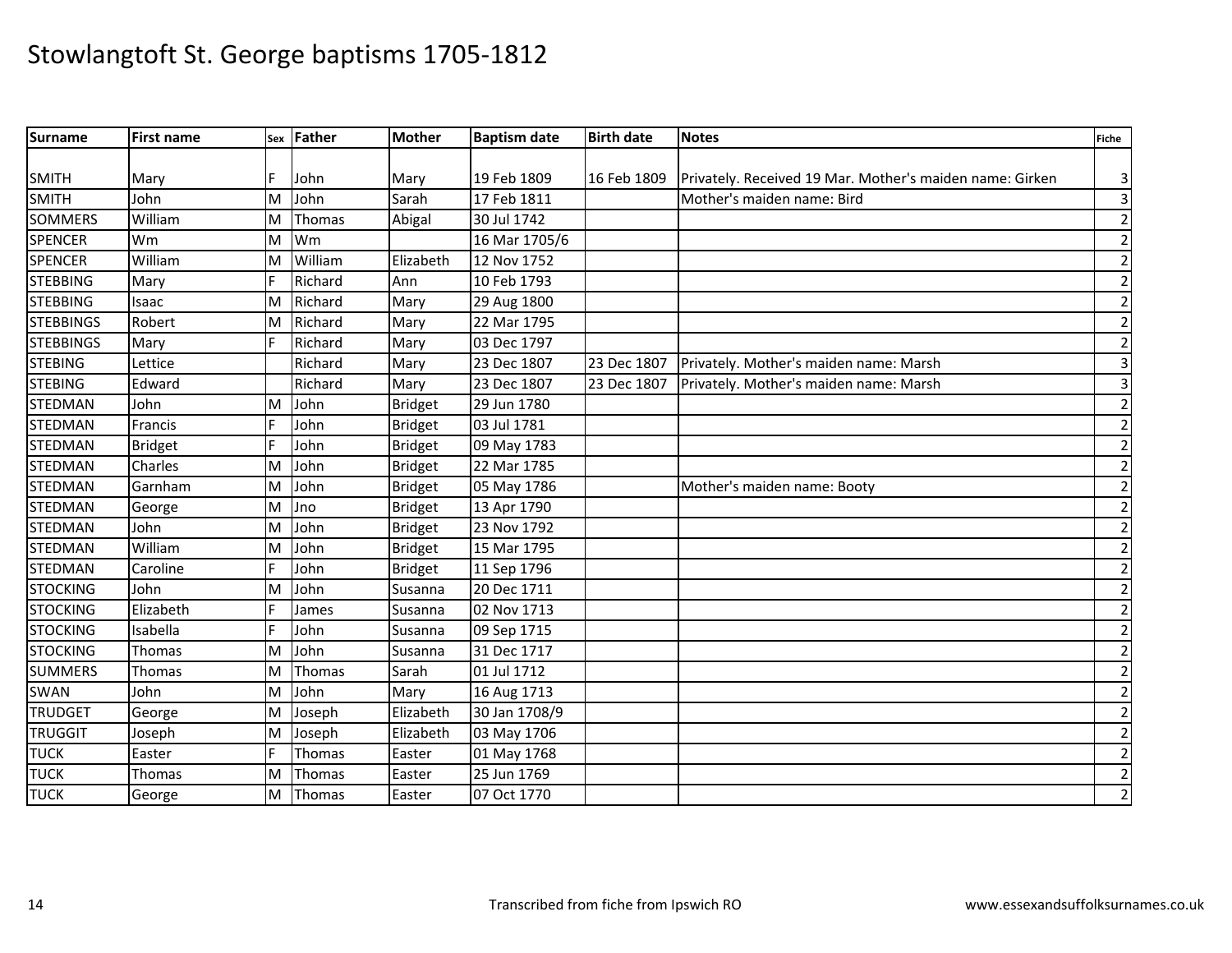| Surname           | <b>First name</b> | Sex | <b>Father</b> | <b>Mother</b> | <b>Baptism date</b> | <b>Birth date</b> | <b>Notes</b>                                                                                                                                                                                                                                | <b>Fiche</b>            |
|-------------------|-------------------|-----|---------------|---------------|---------------------|-------------------|---------------------------------------------------------------------------------------------------------------------------------------------------------------------------------------------------------------------------------------------|-------------------------|
| <b>TUCK</b>       | George            | M   | George        | Anne          | 29 Apr 1798         |                   | Mother's maiden name: Peck                                                                                                                                                                                                                  | $\overline{2}$          |
| <b>TUCK</b>       | William           | M   | George        | Ann           | 17 Oct 1802         |                   |                                                                                                                                                                                                                                             | $\mathbf 2$             |
| <b>TUCK</b>       | Sophia            | F   | James         | Elizabeth     | 04 Nov 1806         | 04 Nov 1806       | Privately. Mother's maiden name: Gale                                                                                                                                                                                                       | $\overline{\mathbf{3}}$ |
| <b>TUCK</b>       | James             | M   | James         | Elizabeth     | 03 Jan 1808         | 03 Jan 1808       | Privately. Mother's maiden name: Game                                                                                                                                                                                                       | $\overline{\mathbf{3}}$ |
| <b>TURCK</b>      | William           | M   | Thomas        | Easther       | 18 Jan 1778         |                   |                                                                                                                                                                                                                                             | $\overline{2}$          |
| <b>WALLER</b>     | Elizabeth         | F   | James         | Susanna       | 01 Jan 1740/1       |                   |                                                                                                                                                                                                                                             | $\overline{2}$          |
| <b>WALLER</b>     | Mary              | E   | James         | Susan         | 20 Mar 1742/3       |                   |                                                                                                                                                                                                                                             | $\overline{2}$          |
| <b>WALLER</b>     | Robert            | М   | James         | Susanna       | 03 Jan 1745/6       |                   |                                                                                                                                                                                                                                             | $\mathbf 2$             |
| <b>WALLER</b>     | Mary              | E   | James         | Susanna       | 24 Apr 1748         |                   |                                                                                                                                                                                                                                             | $\overline{2}$          |
| <b>WALLER</b>     | Susanna           | F   | James         | Susanna       | 11 Jun 1751         |                   |                                                                                                                                                                                                                                             | $\mathbf 2$             |
| <b>WALLER</b>     | Susannah          | F   | Robert        | Mary          | 01 Oct 1770         |                   |                                                                                                                                                                                                                                             | $\overline{2}$          |
| <b>WARD</b>       | Elizabeth         |     | Thomas        | Elizabeth     | 02 Mar 1708/9       |                   |                                                                                                                                                                                                                                             | $\overline{2}$          |
| <b>WARD</b>       | Alice             | E   |               | Mary          | 16 Sep 1733         |                   | A base child                                                                                                                                                                                                                                | $\overline{2}$          |
| <b>WESTON</b>     | Thomas            | M   | William       | Ann           | 15 Jun 1794         |                   |                                                                                                                                                                                                                                             | $\mathbf{2}$            |
| <b>WESTON</b>     | William           | M   | William       | Ann           | 26 Jun 1796         |                   |                                                                                                                                                                                                                                             | $\overline{2}$          |
| <b>WESTON</b>     | Robert            | М   | William       | Anne          | 01 Apr 1799         |                   |                                                                                                                                                                                                                                             | $\overline{2}$          |
| <b>WESTON</b>     | Anne              |     |               |               | 01 Apr 1799         |                   | Anne Weston, age 27, publically baptised." Not clear if the<br>surname is that of her father or mother, or possibly husband.<br>Possibly the same Anne who is mother of Robert Weston (son of<br>William & Anne) baptised at the same time. | $\mathbf{2}$            |
| <b>WESTON</b>     | Elizabeth         | E   | William       | Anne          | 18 Sep 1801         |                   |                                                                                                                                                                                                                                             | $\overline{2}$          |
| <b>WESTONE</b>    | Jonathan          | м   | William       | Ann           | 27 Nov 1808         |                   | 26 Nov 1808 Privately. Received 01 Jan 1809. Mother's maiden name: Woods                                                                                                                                                                    | $\mathbf{3}$            |
| <b>WHETSTONE</b>  | John              | M   | William       | Ann           | 23 Mar 1806         |                   | 15 Mar 1806 Mother's maiden name: Woods                                                                                                                                                                                                     | $\overline{\mathbf{3}}$ |
| <b>WILLIAMS</b>   | William           | M   | William       | Mary          | 30 Apr 1780         |                   |                                                                                                                                                                                                                                             | $\overline{2}$          |
| <b>WILLIAMS</b>   | John              | M   | William       | Mary          | 04 Aug 1782         |                   |                                                                                                                                                                                                                                             | $\mathbf 2$             |
| <b>WILLIAMS</b>   | Amberous          | м   | William       | Mary          | 27 Mar 1785         |                   |                                                                                                                                                                                                                                             | $\overline{2}$          |
| <b>WILLIAMS</b>   | George            | M   | William       | Mary          | 13 Nov 1791         |                   |                                                                                                                                                                                                                                             | $\mathbf 2$             |
| <b>WILLIAMSON</b> | Robert            | M   | William       | Mary          | 22 Mar 1795         |                   |                                                                                                                                                                                                                                             | $\mathbf{2}$            |
| <b>WILLIAMSON</b> | Mary              | M   | William       | Mary          | 22 Mar 1795         |                   |                                                                                                                                                                                                                                             | $\overline{2}$          |
| <b>WITTON</b>     | Mary              | F   | John          | Mary          | 23 Aug 1747         |                   |                                                                                                                                                                                                                                             | $2\vert$                |